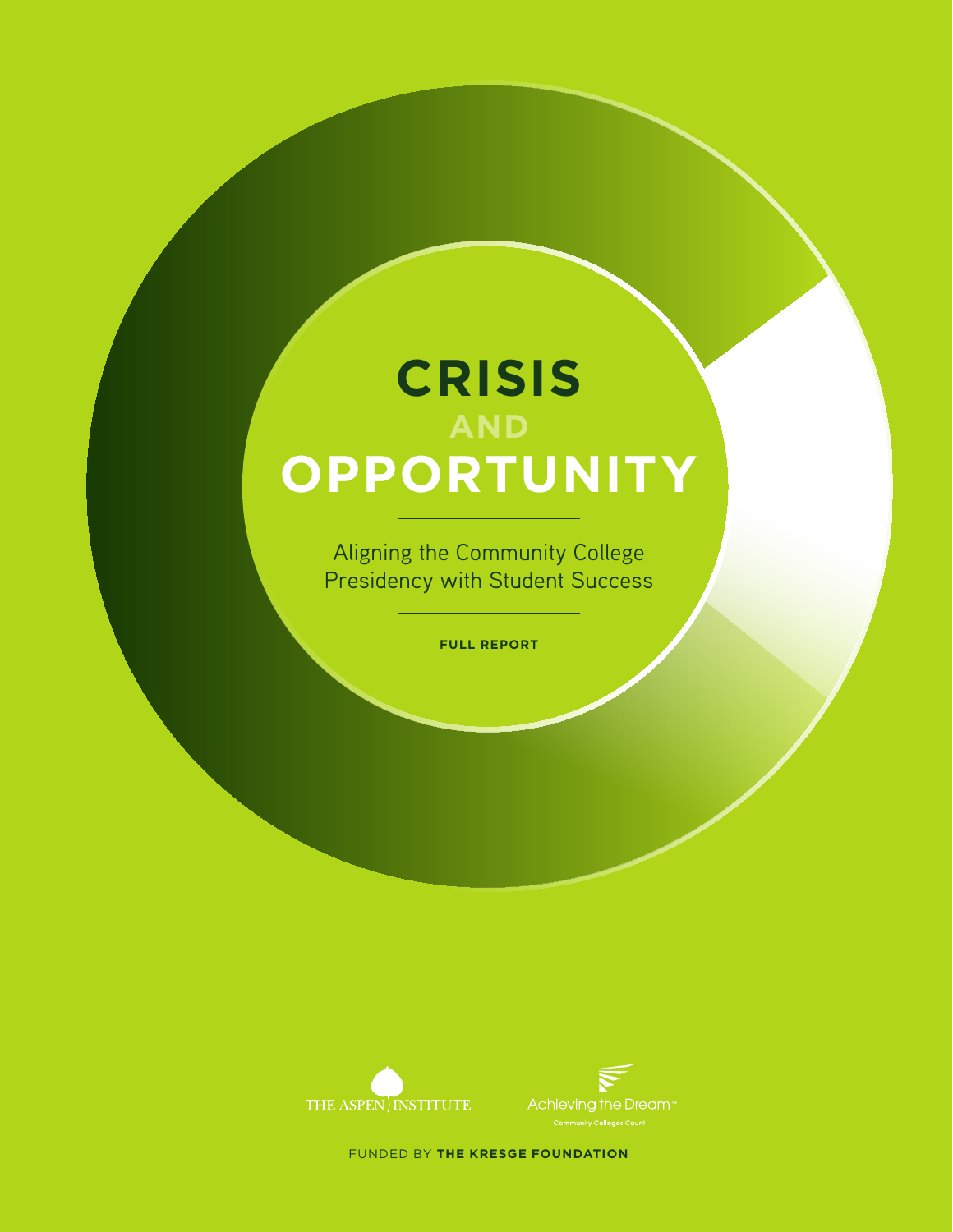ACHIEVING THE DREAM AND THE ASPEN INSTITUTE GRATEFULLY ACKNOWLEDGE THE GENEROUS SUPPORT OF THE KRESGE FOUNDATION FOR FULLY FUNDING THE DEVELOPMENT AND PUBLICATION OF THIS REPORT.

**Achieving the Dream, Inc.** is a national nonprofit leading the nation's most comprehensive non-governmental reform network for student success in higher education history. The Achieving the Dream National Reform Network, including nearly 200 institutions, more than 100 coaches and advisors, and 15 state policy teams—working throughout 32 states and the District of Columbia—helps 3.75 million community college students have a better chance of realizing greater economic opportunity and achieving their dreams. For more information, visit www.achievingthedream.org.

**The Aspen Institute** mission is twofold: to foster values-based leadership, encouraging individuals to reflect on the ideals and ideas that define a good society, and to provide a neutral and balanced venue for discussing and acting on critical issues. **The Aspen College Excellence Program** aims to identify and replicate practices, policies and leadership that significantly improve college student outcomes. For more information, visit www.aspeninstitute.org/cep.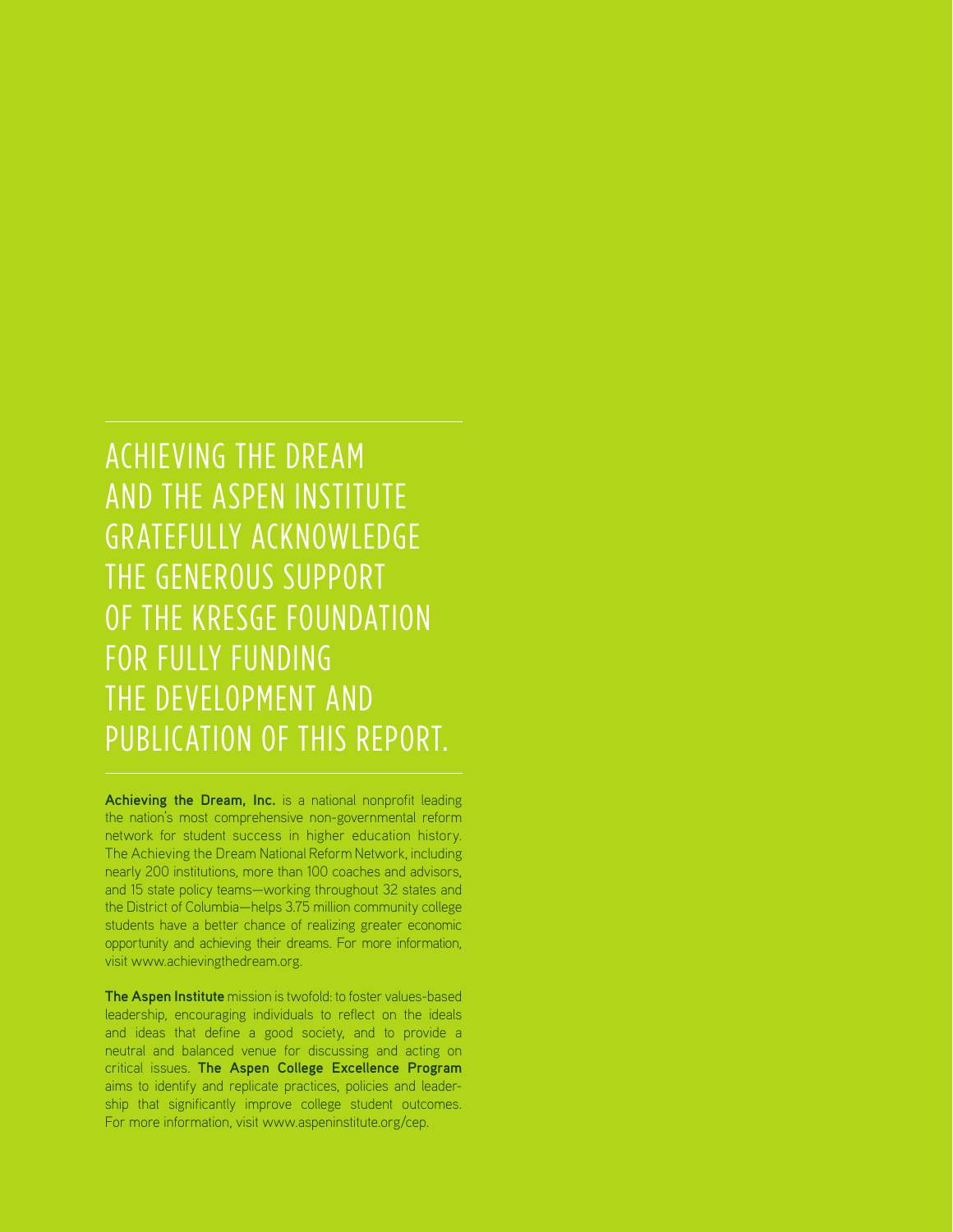

# **CRISIS AND OPPORTUNITY**

Aligning the Community College Presidency with Student Success

**FULL REPORT**

THE EXECUTIVE SUMMARY FOR THIS REPORT IS AVAILABLE AT:

> **www.aspeninstitute.org/cep www.achievingthedream.org**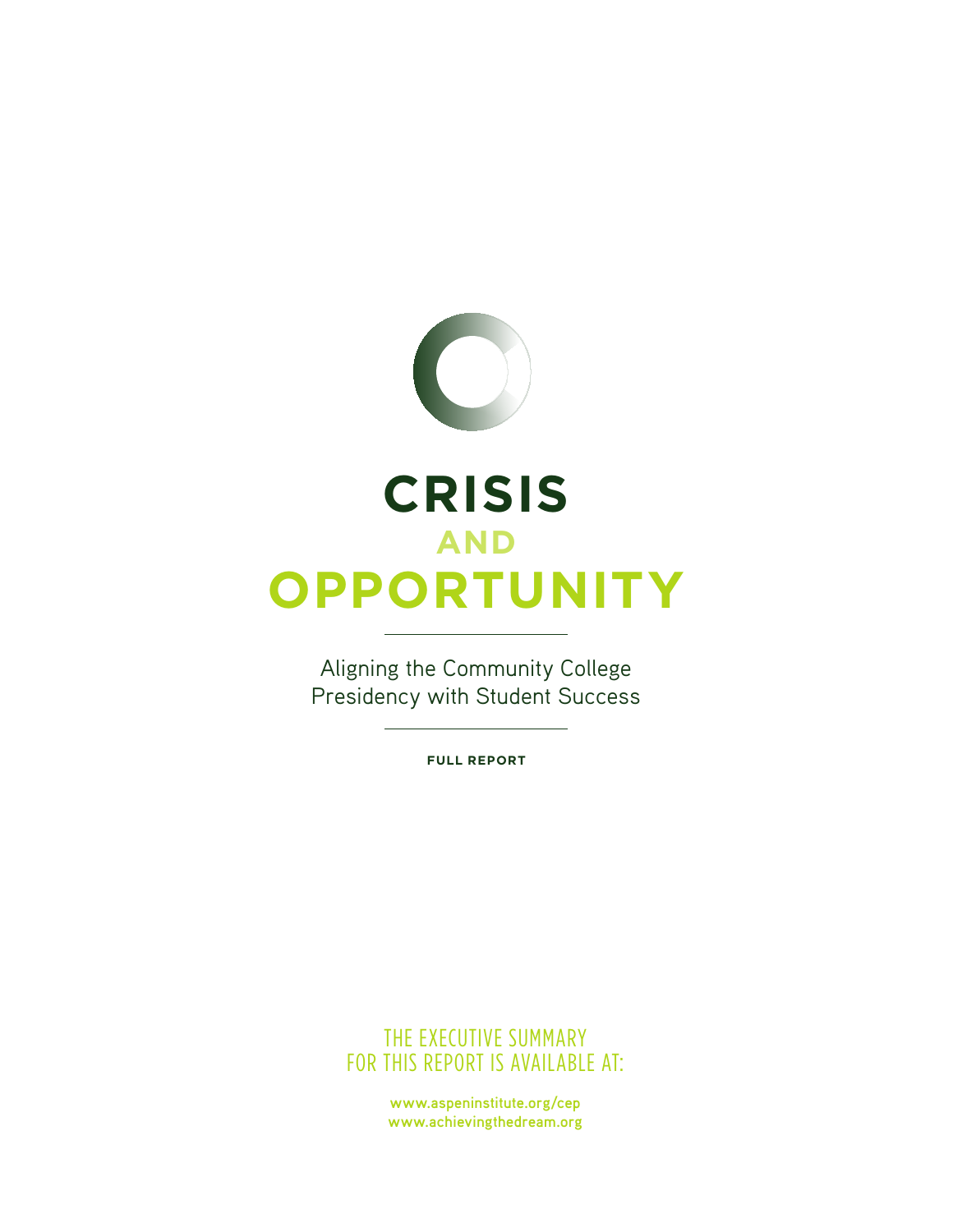# THE IMPORTANCE OF COMMUNITY COLLEGE PRESIDENTS

In recent years, Americans have awakened to the profound connection between community college student success and the strength of our nation. That community colleges matter deeply is clear from a few simple facts:

- **•** They educate over 7 million degree-seeking students, more than 40 percent of the U.S. college population.
- **•** They have in recent years been growing at four times the rate of four-year colleges.
- **•** They enroll a disproportionately large share of the rapidly expanding number of college students of color and first-generation students.

Today, though, not enough community college students succeed. This reality was boldly acknowledged in a recent report by the American Association of Community Colleges (AACC): "What we find today are student success rates that are unacceptably low, employment preparation that is inadequately connected to job market needs, and disconnects in transitions between high schools, community colleges, and baccalaureate institutions."<sup>1</sup>

Focusing exclusively on the challenges facing the entire sector, however, obscures an important fact: Many community colleges have been engaged in difficult work on their campus to achieve improved rates of completion, higher levels of student learning and job preparedness, and more equitable outcomes

<sup>1</sup> American Association of Community Colleges (2012). Reclaiming the American Dream. Available at: http://www.aacc.nche.edu/ AboutCC/21stcenturyreport/index.html.

for students of color and others who have historically been left behind in public education. The organizations that prepared this report, Achieving the Dream and the Aspen Institute, work with many institutions that are in fact demonstrably improving student success.2

What we have learned through our work is that while strong leadership can be exercised by people throughout an institution, every high-performing community college has a first-rate president. The best leaders across the country have a special set of qualities and know-how that enable them to lead institutions to high and improving levels of student success.

This report presents a unified vision of who these leaders are and what they do, so that everyone involved in hiring and preparing community college presidents trustees and leaders of state systems, universities, and associations—can consider the extent to which their assumptions and practices ensure that strong presidents are chosen and effectively trained to lead colleges in ways that meet the aspirations of every student as well as the critical goal of significantly improving student outcomes.

<sup>2</sup> These colleges have been recognized as winners and finalists with distinction in the Aspen Prize for Community College Excellence, have earned recognition as Achieving the Dream (ATD) Leader Colleges, or both.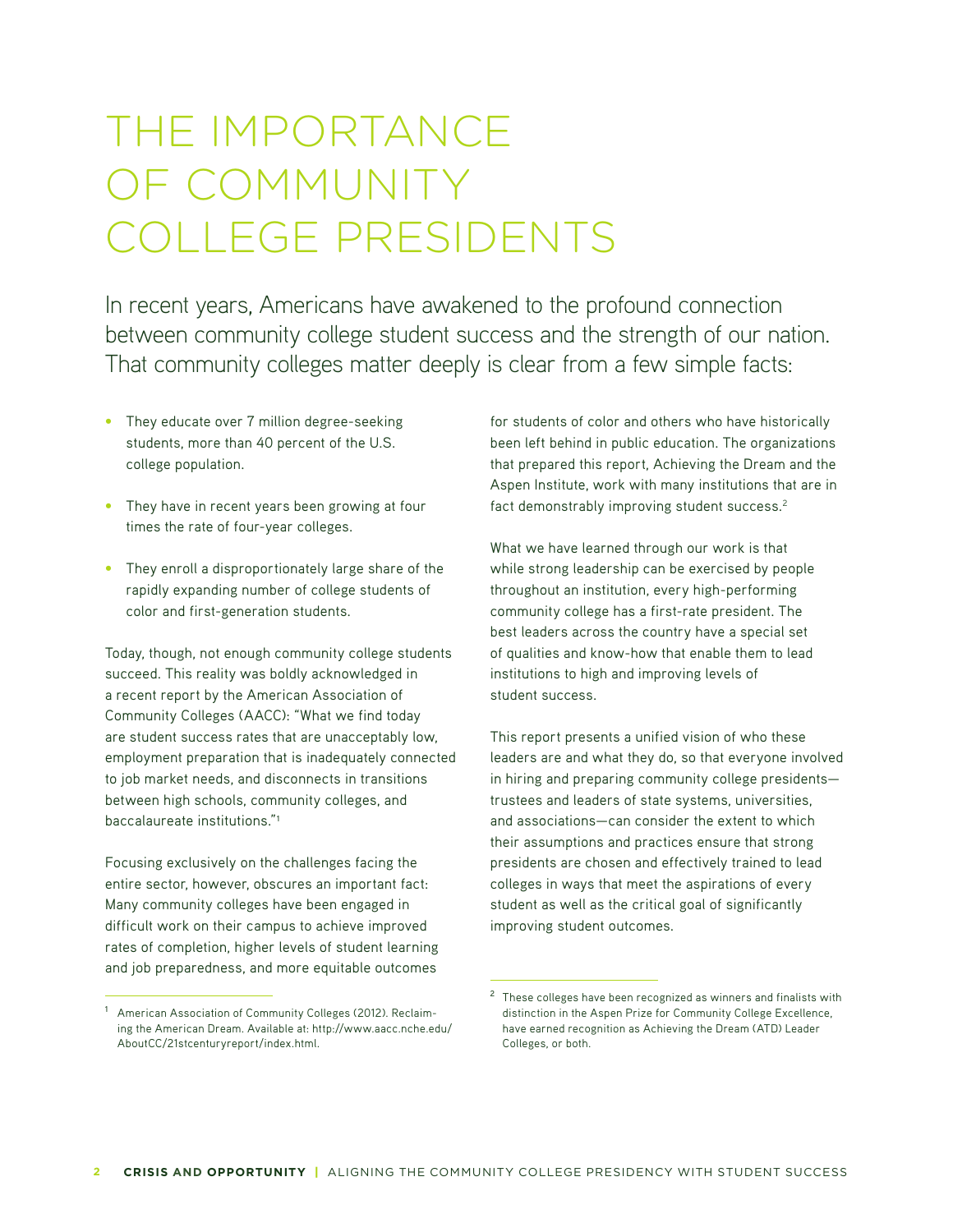# THE RAPIDLY CHANGING CONTEXT

The world faced by community colleges is changing, and presidents must adapt, developing new strategies and skills that will enable their colleges to thrive by ensuring student access and achieving much higher levels of student success. States are ramping up accountability measures, tying funding to outcomes, and calling for greater transparency on how many students graduate and are employed.<sup>3</sup> Meanwhile, the number of underprepared students entering community colleges remains high.<sup>4</sup> Parents and students want (and often need) community college tuition to remain as low as possible at the same time community colleges face budgetary pressures, exacerbated in many states by cuts in funding for higher education.<sup>5</sup> More and more students of color, many with serious financial challenges, arrive on community college campuses every year, but unacceptable gaps persist between their success rates and those of other students. And the number of for-profit and online competitors is expanding, while community colleges are still grappling with how and when to employ technology to increase efficiencies while improving the quality of education they provide to their unique student populations.

Together, these pressures demand that community colleges deliver more degrees and credentials of higher quality at lower cost to an increasingly diverse student population. But just as these new expectations are being made clear, the sector is entering a period of dramatic leadership turnover. In 2006, AACC reported that 86 percent of community college presidents were expected to retire within a decade<sup>6</sup>, and a more recent

survey revealed that 42 percent aim to retire in the next five years.7 If these projections hold, by 2017, 500 community colleges will be led by different presidents than are at the helm today.

With so much change and so many presidential openings expected, there is an unprecedented opportunity to reconsider community college leadership. Achieving the Dream and the Aspen Institute have prepared this report because we understand how important community college presidents are today and will be in the future.

Based on original research and experience working with community colleges nationwide, this report describes the attributes and skills we need in the next generation of community college presidents. It explores the qualities of exceptional (or "highly effective") community college presidents, which we define as those whose colleges have achieved high or significantly improving levels of student success. The report goes on to compare those qualities to what trustees have historically valued most in the hiring process and what programs that prepare and develop community college leaders typically focus on. It concludes with concrete recommendations for improving leadership development and hiring practices.

The Aspen Institute and Achieving the Dream issue this report because we believe it is time for a fresh look at the community college presidency. We have witnessed exceptional community college leaders adapting to the changing landscape, ensuring that these vital institutions fulfill their roles as highly effective educational centers, strong economic drivers, and engines for closing access and success gaps for lowincome and minority students.

But a report alone will accomplish little. The development of an exceptional generation of community college presidents—who are capable of achieving

<sup>3</sup> See, for example, recent legislative activity in Texas (HB9), Colorado (SB 11-052), and other states to create performance-based funding systems like those already in place in a handful of states.

<sup>4</sup> Carnevale, Smith, & Strohl (2010); Bailey, Jeong, & Cho (2008).

<sup>&</sup>lt;sup>5</sup> The College Board (2011).

<sup>6</sup> Weisman & Vaughan (2006), AACC. The new generation will almost certainly include many with experiences different from presidents of the past, given the fact that chief academic officers and provosts, who have traditionally filled the presidential pipeline, themselves average over 55 years old. Eckel, P.D., Cook, B.J., & King, J.E. (2009), ACE.

<sup>7</sup> Tekle (2012), AACC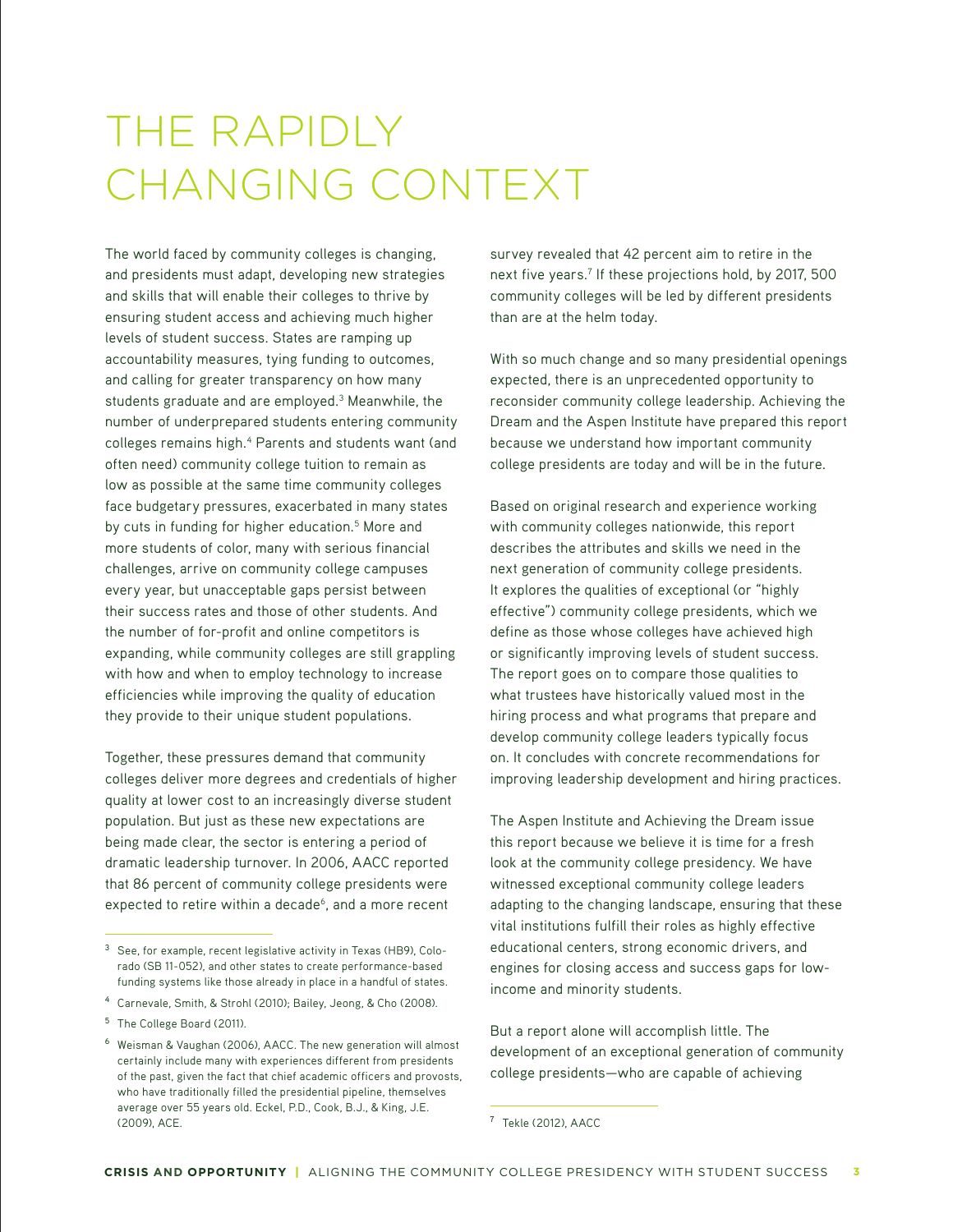much better student outcomes—will require greater investment and a more coherent and collaborative effort by all those involved in training and hiring them. Unfortunately, there is not enough new investment in leadership training, and several well-known community college leadership programs have been reduced in size or eliminated.

Our goal is for this report to inspire greater investment in the field of community college leadership, and to inform and feed into existing leadership reform efforts, including those being undertaken by the American Association of Community Colleges, the Association

of Community College Trustees, the Association of Governing Boards, the American Council on Education, the League for Innovation in the Community College, and graduate programs that prepare future community college executives. Given the rapid rate of presidential turnover and the fast-changing conditions surrounding community colleges, no single effort can meet the challenge ahead. What our nation and its community college students need is greater urgency, alignment, and collaboration to ensure that every community college is being led by a strong president.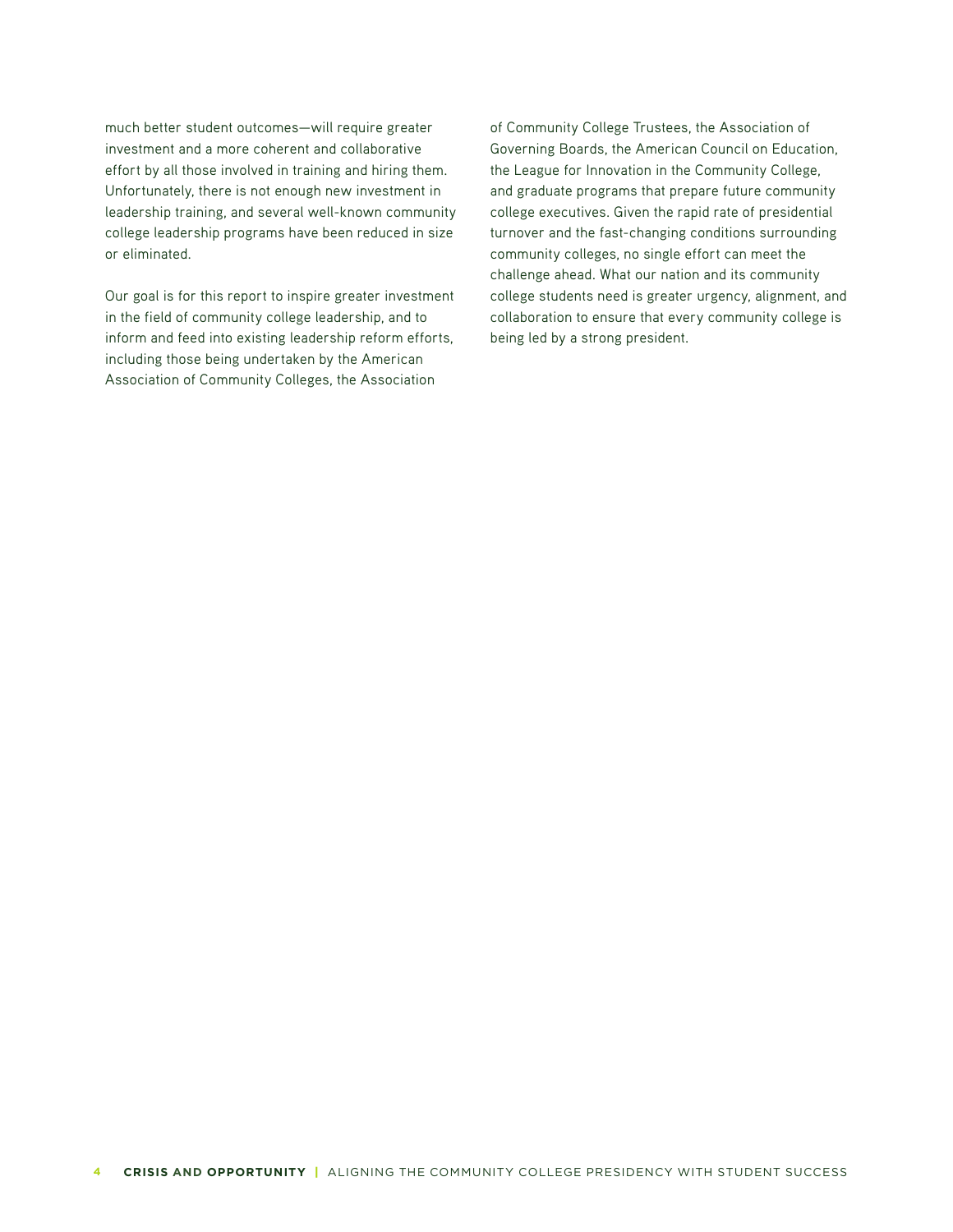# PART 1: QUALITIES OF EXCEPTIONAL COMMUNITY COLLEGE PRESIDENTS

Community colleges are as varied as the communities they serve. Diversity in student demographics, local and regional economies, and institutional histories are reflected in distinctive missions and unique mixes of academic and vocational programs. To be successful, presidents must understand—and in many ways reflect—the mission, demographics, and culture of the colleges they lead.

At the same time, however, our research has uncovered a series of qualities common among the most effective community college presidents, regardless of the context within which they lead. For this report, we have gathered information about the qualities of exceptional presidents through:

- **•** Interviews with 14 presidents who lead highperforming community colleges about attributes they possess and actions they have taken that contributed to their colleges' success.
- Interviews with nine experts who have worked on student success-oriented reforms with multiple community colleges, asking about attributes and actions that are distinctive among presidents that achieved high and/or improving levels of student success.

**•** Two focus groups of Achieving the Dream Leader College presidents, and a third meeting of community college presidents and experts, who discussed and clarified points made in a written summary of the findings from the two sets of interviews described above.

Together, this research has revealed a series of five core qualities present in highly effective community college presidents.

## **QUALITY 1:**

## **Deep Commitment to Student Access and Success**

A primary attribute of exceptional presidents is that they demonstrate a deep commitment to student access and success. While many who devote their careers to community colleges are concerned for the populations and missions their institutions serve, it is clear that some leaders, more than others, demonstrate a persistent, almost zealous drive to ensure student success while at the same time maintaining access for the broad range of students community colleges have traditionally served. For these presidents, this commitment is more than rhetoric; it is what drives them to become community college presidents and informs a great majority of their actions.

Perhaps most importantly, a deep commitment to student access and success leads the most effective presidents to persist, over the long haul, in doing all the things needed to create lasting change on community college campuses.

"The challenge is being the change, not just declaring it. People will follow if they believe you are living out the change as opposed to using the institution to further your own goals."

**— SANDY SHUGART** PRESIDENT, VALENCIA COLLEGE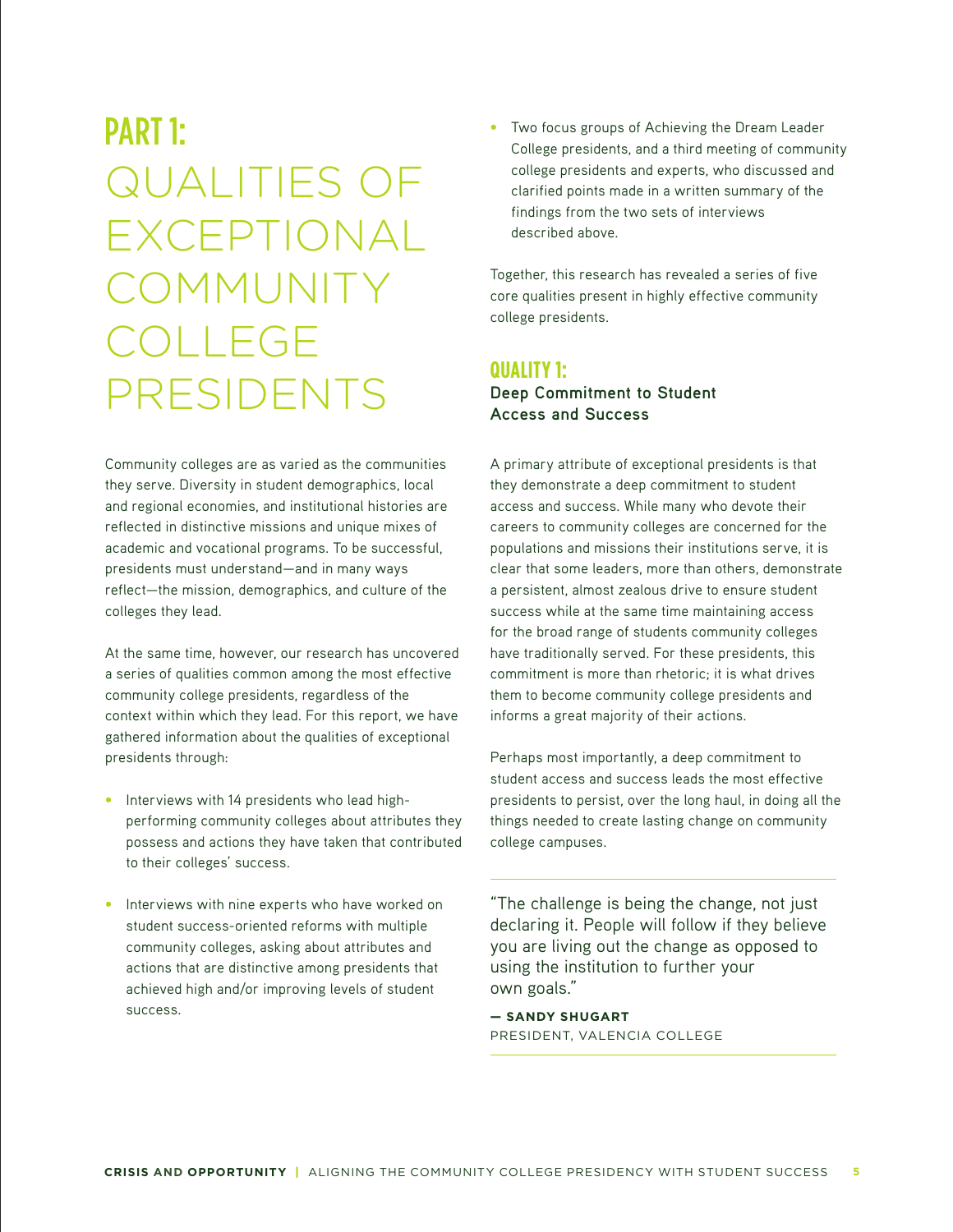The winner and finalists-with-distinction in the inaugural Aspen Prize for Community College Excellence competition all had presidents in place for at least a decade. This, we believe, is not a coincidence, but rather a reflection of how important it is for community college presidents to believe so strongly in student success that they will stay at one institution long enough to provide the leadership needed to confront significant challenges and create a lasting culture driven to continuously improve student success.

Building such a culture is hard and complex work that requires leaders to maintain a seemingly paradoxical set of attributes. They must push urgently and relentlessly for scaled and sustainable advances in institutional behavior that result in measurably better outcomes for students, while understanding that change takes time in community colleges. They need to make hard choices on behalf of students, while grasping that many decisions should be made collectively and broad buy-in is needed for change to take root.

## **QUALITY 2: Willingness to Take Significant Risks to Advance Student Success**

The most effective community college presidents recognize that the existing cultures at their institutions often foster resistance to fundamental reform. While these leaders understand that cultures cannot be turned around overnight, they are willing to take significant risks to inspire changes in how their colleagues think and act to improve student outcomes.

Community college cultures are often built around compromise, and some leaders are reluctant to do anything that disrupts longstanding collaborative traditions. Exceptional presidents judiciously risk disruption, choosing moments to take risks that signal their commitment to change. In our research, two kinds of risks were identified most often among exceptional presidents: openly admitting low levels of student success and realigning resources when needed to

advance student outcomes. While both are exceptionally important, neither is common practice.

Nearly every president champions his or her college's successes. While doing so is important to engender pride and attract resources, it does nothing to create a sense of urgency around the goal of improving student outcomes. Rather than defending current institutional performance—including completion and transfer rates that are commonly below 50 percent—exceptional presidents openly acknowledge shortcomings, regularly using them to challenge and inspire everyone at their community college to improve student outcomes.

Having created a sense of urgency, exceptional presidents make clear their commitment to change by reallocating resources whenever needed to support programs and policies that improve student success. Too often, presidents avoid risk by largely maintaining existing budget allocations, fearful that reallocating funds might cost people jobs or otherwise upset the status quo. Exceptional presidents minimize risk by tying controversial funding decisions to shared goals, often embedded in strategic plans. In the end, though, they understand that budget reallocations are necessary to maximize the portion of limited resources spent on what matters most to student success and to make clear that the bottom line—where dollars are spent—will be guided first and foremost by the institution's student access and success mission.

"When I'm talking about taking risks, you have to have a certain amount of passion, you have to have a certain amount of security in yourself to be willing to take those risks, because you believe in the purpose of that institution, and that is to make students better."

**— DON CAMERON** FORMER PRESIDENT, GUILFORD TECHNICAL COMMUNITY COLLEGE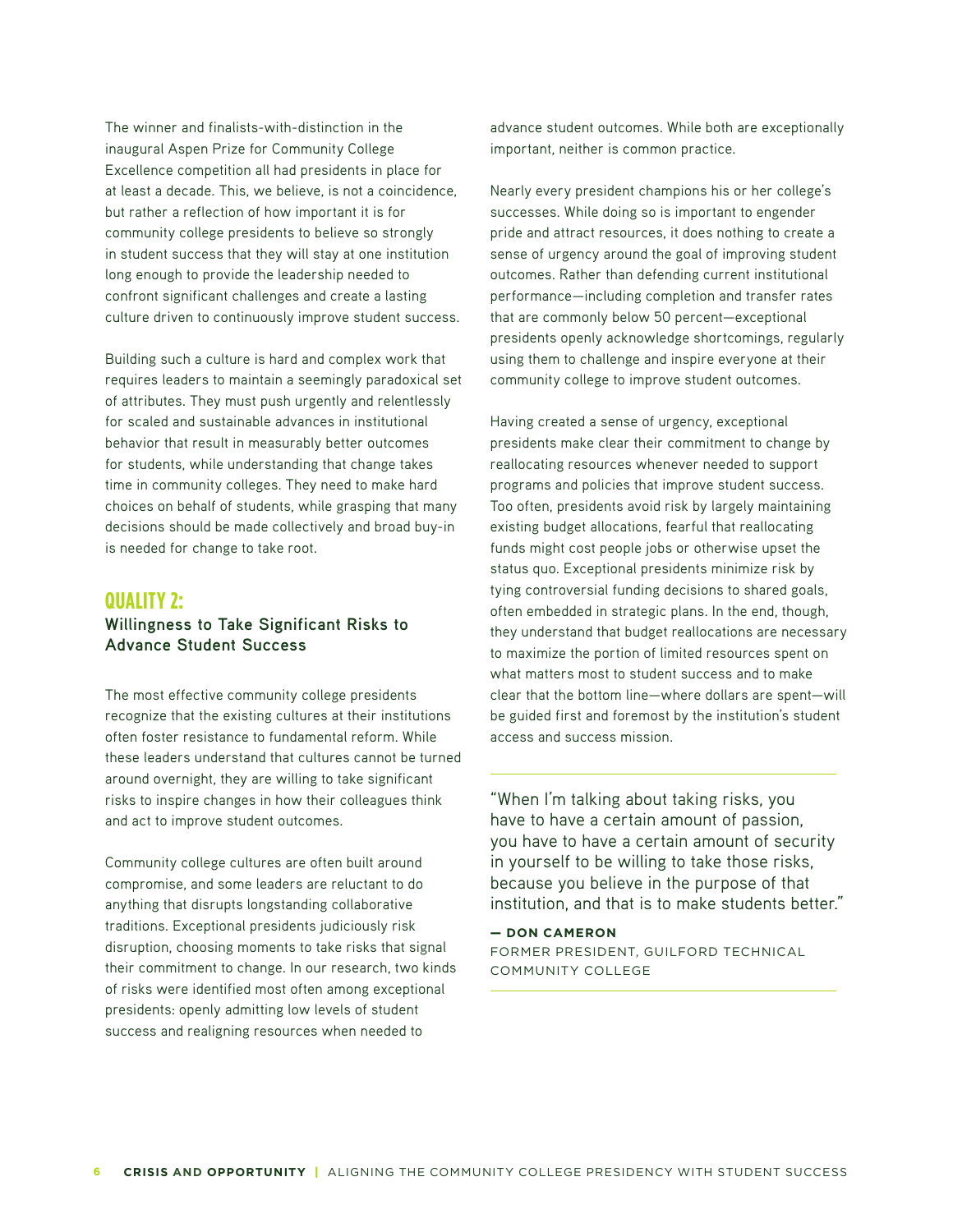### **QUALITY 3:**

## **The Ability to Create Lasting Change Within the College**

The many external responsibilities of community college presidents can easily consume all of their time. Exceptional community college presidents understand, though, that fulfilling those responsibilities is not enough to improve student success and spend roughly equal amounts of time focusing inside and outside their institutions. They recognize that their leadership within the college is central to scalable and sustainable change and typically work to make this happen in four core ways.

#### **• Build urgency**

Exceptional presidents build a culture of urgency by using data and the bully pulpit to communicate about student success challenges clearly, honestly, and frequently, without laying blame. These leaders act as articulate and persistent advocates for the student success mission inside the college and serve as honest representatives to the broader community, taking ownership of their institutions' shortcomings and signaling a deep personal commitment to improvement.

"It is not about the faculty, staff, or administration; it is really about the student. … The president, of all people, must first and foremost be an advocate for the student and create a culture where the student is the centerpiece of the institution."

#### **— JERRY SUE THORNTON**

PRESIDENT, CUYAHOGA COMMUNITY COLLEGE

#### **• Create strong plans**

Excellent presidents create change by planning and executing scaled and sustainable strategies that are unified and meaningful to student success. At many community colleges that have significantly improved student outcomes, a strategic plan serves as the blueprint for a coherent, campus-wide effort over multiple years. Exceptional presidents often run strategic planning out of their offices, making sure that plans are developed collaboratively and are well understood by the entire college so that meeting a plan's goals drives behavior throughout the institution and can be used to explain (and depersonalize) tough decisions, such as the closing of programs or reallocation of resources.

#### **• Collaborate**

Presidents effective at leading positive change have strong listening and communications skills and demonstrate an authentic appreciation for dialogue. They collaborate and build strong relationships across campus, paying significant attention to faculty and student support staff, understanding that they have the most contact with students. They engage frequently in conversation with faculty, attending their meetings or stopping to talk in hallways. They work to break down silos between faculty and student services staff to ensure that knowledge is shared and practice is informed by a deep understanding of the challenges faced by students who often arrive at college underprepared or without adequate resources.

#### **Implement and evaluate**

While they are collaborative, exceptional presidents do not allow process to indefinitely delay action, communicating the urgency to improve by repeatedly utilizing data and setting deadlines for decisions. They understand that strong plans often fail due to poor or incomplete implementation or failure to closely monitor and evaluate success. Accordingly, they make clear that they expect follow-through on prescribed actions and, while their role in implementation is often limited, maintain constant familiarity with the data needed to measure impact and the processes and practices on campus that are critical to success. A common strategy used by effective presidents is to regularly ask faculty and staff how they know (or plan to test) whether their actions have been effective.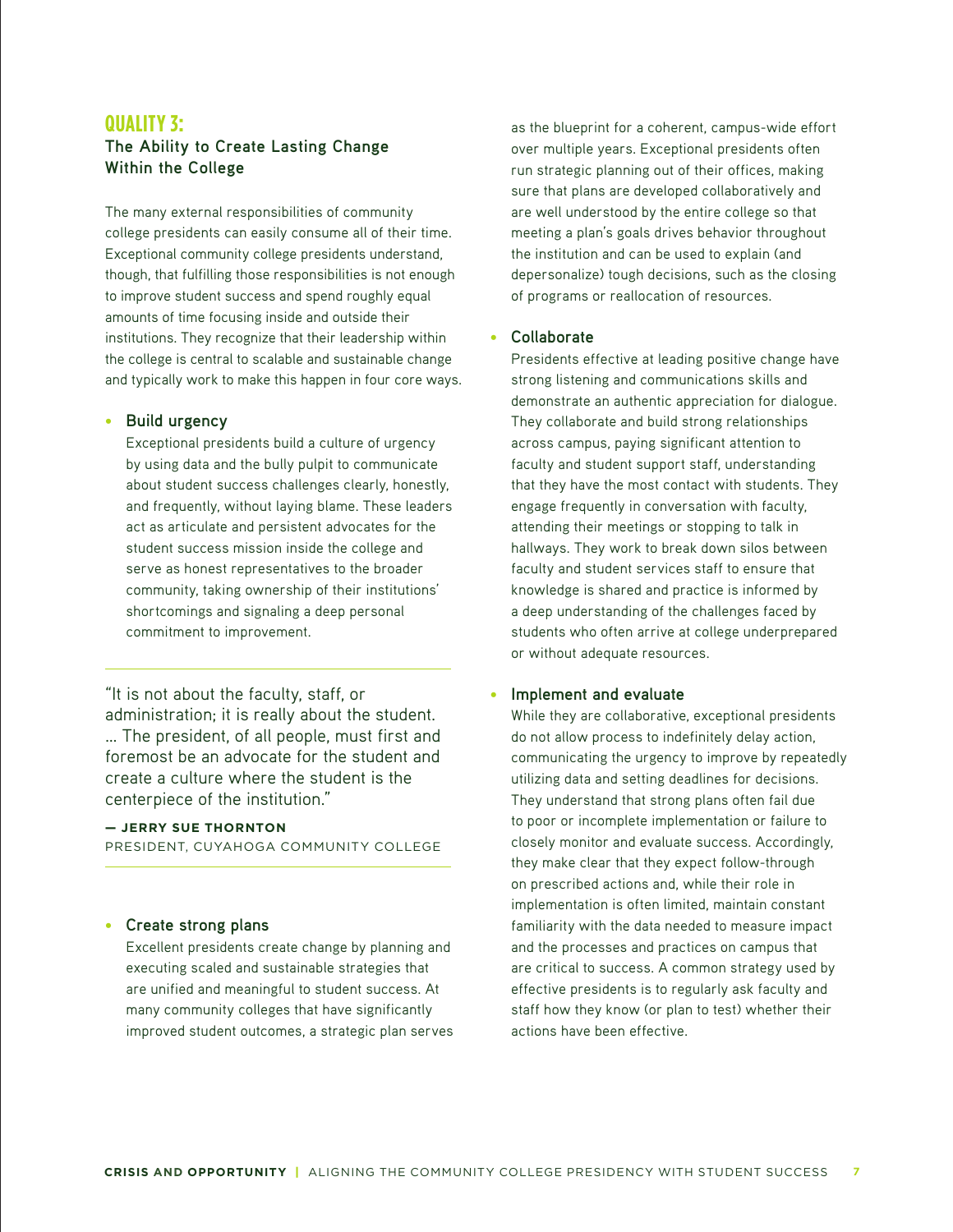### **QUALITY 4:**

## **Having a Strong, Broad, Strategic Vision for the College and Its Students, Reflected in External Partnerships**

The most effective presidents have a vision that goes beyond ensuring student success while at the college to broader aims for student success that the college cannot alone fulfill, such as improving college readiness or expanding the regional economy so that more good jobs are available for graduates. This broad vision enables exceptional presidents to see a world beyond the borders of their campuses and develop partnerships with others so they can access assets, reach underserved populations, and educate students in new, highly effective ways.<sup>8</sup>

Because they define their college's performance in substantial measure by how well students succeed, highly effective presidents often work to serve students not just while on campus, but in ways that other college leaders might deem beyond their college's control or responsibility. Specifically, they focus on who in their community gets access to a college education, whether entering students are positioned to succeed when they arrive, what non-educational services they receive while on campus, and whether they actually succeed after they graduate.

"The biggest part of my job is relationships and the big vision of the college, how we fit into the community, where we are going, and how do we plan to get there."

#### **— BARBARA VEAZEY**

PRESIDENT, WEST KENTUCKY COMMUNITY AND TECHNICAL COLLEGE

Viewing the community college as one step in an educational journey, highly effective presidents work closely with other educational institutions to ensure student success. Thus, relationships with K-12 systems are built not just on a desire to recruit new students, but on a vision of reducing incoming students' remedial needs. Relationships with four-year colleges aim to establish very clear transfer pathways that extend well beyond standard articulation agreements to ensure that large numbers of students actually transfer and receive a high-quality education—and complete degrees—at four-year colleges.

"Follow the students. Where are they coming from and where they are going will tell you where to develop partnerships to help students."

**— BOB TEMPLIN** PRESIDENT, NORTHERN VIRGINIA COMMUNITY COLLEGE

Similarly, exceptional presidents develop strong employer relationships that are designed to provide students on-the-job training, that provide open and honest feedback about whether students graduate with the skills they need to succeed in jobs, and present graduates with good employment opportunities. Community relationships are developed to reach new students that the college cannot access alone, and to make sure students receive social services so they have the resources they need to consistently attend class and do their homework.

Finally, exceptional presidents develop strong relationships with funding and legislative authorities. Much of this relationship-building is aimed at ensuring that policy and financial decisions support the college's efforts to educate students in quality facilities. But exceptional presidents also use these relationships to make the case for the mission of community colleges: to keep higher education open to populations that would otherwise not have access and to provide a well-trained workforce to fuel the regional economy.

<sup>&</sup>lt;sup>8</sup> This theme is consistent with findings from the AACC assessment of the competencies for community college leaders, which found that "an effective community college leader develops and maintains responsive, cooperative, mutually beneficial, and ethical internal and external relationships." AACC's competencies also conclude that effective leaders "work effectively and diplomatically with unique constituent groups such as legislators, board members, business leaders, accrediting organizations, and others" (Competencies for Community College Leaders, p. 4).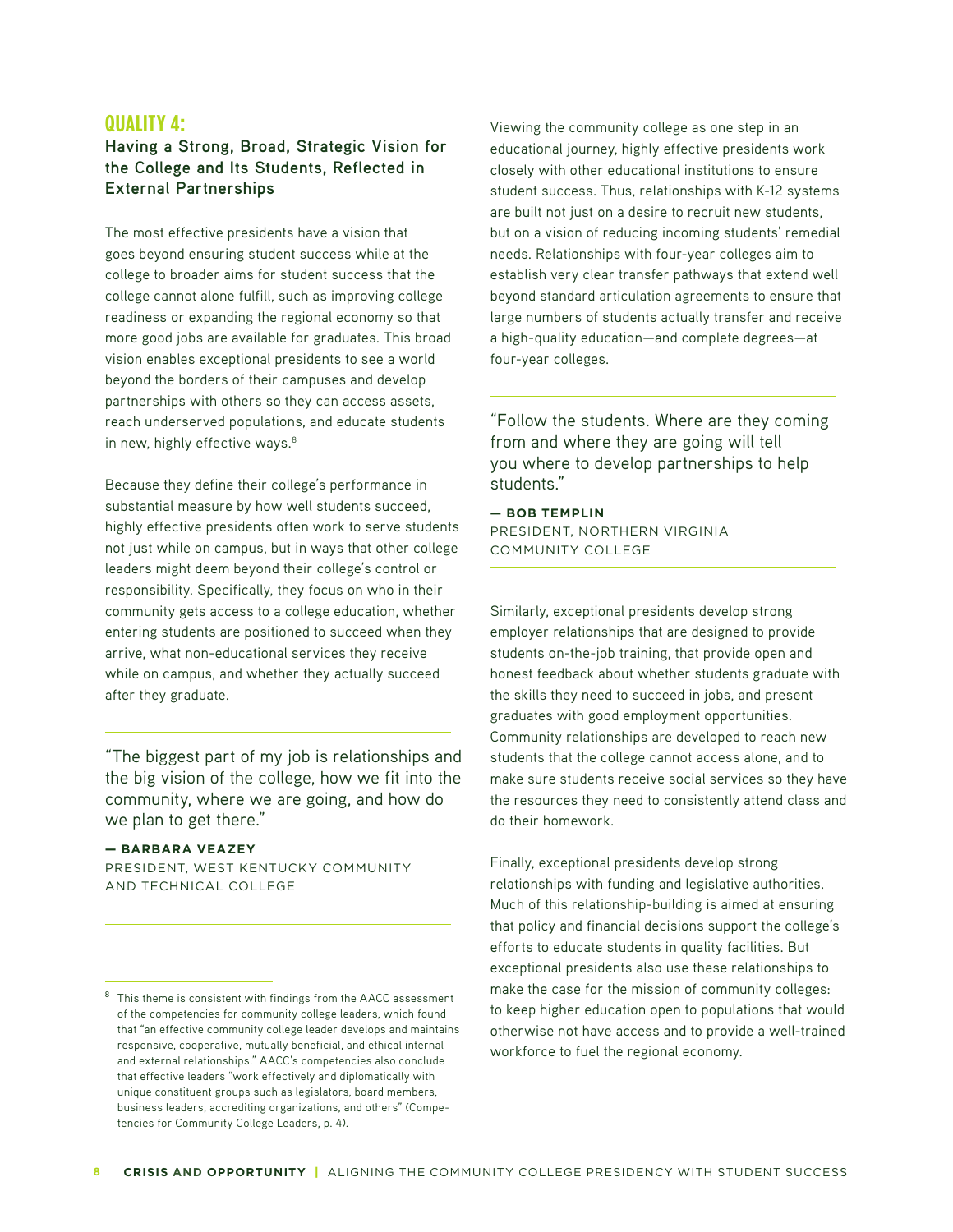## **QUALITY 5: Raise and Allocate Resources in Ways Aligned to Student Success**

An oft-repeated lament about the college presidency is that it has evolved to be a fundraising job and little else. No doubt, community college presidents play a central role in securing funds from state legislatures and higher education systems, raising grant money, and soliciting contributions from corporate and individual donors. But in an era of shrinking government contributions, exceptional community college presidents do even more: they find entrepreneurial ways to raise revenue to support their strategies for improving student success.<sup>9</sup> For example, they develop relationships with corporations so that their employees receive needed training and students receive internships that lead to jobs. Other presidents formalize relationships with community groups to provide training to unemployed workers, accessing both workforce development funds and student financial aid dollars. These and other strategies are used to bring in new funds, leverage existing resources, and align revenue-raising activities with the specific goal of achieving higher levels of student success.

"As a new leader, you don't have the luxury of being under the radar screen. … On day one, people are going to be expecting bigger things from you than perhaps your predecessor … with fewer resources, I might add."

#### **— WALTER BUMPHUS**

PRESIDENT AND CEO, AMERICAN ASSOCIATION OF COMMUNITY COLLEGES

Obviously, effective presidents must have a good grasp of their institutions' budgets to ensure fiscal strength. But exceptional presidents also maintain ultimate responsibility for fiscal resource allocation and use

that authority to align expenditures with strategies for ensuring student success. Exceptional presidents make sure they have access to data to understand which programs are effective and affordable—delivering measurably higher-quality education or advancing more students to complete credentials at sustainable costs and then find the money to expand those programs. Often, that means reducing funding for or eliminating programs or services that don't achieve the same results.

Highly effective presidents allocate resources transparently, making clear to everyone where dollars are spent and justifying major revisions by emphasizing alignment to strategies for ensuring student access and success. They avoid keeping pockets of money aside for pet projects that cannot be justified as promoting student success goals. In this way, they demonstrate honesty and integrity, consistently and visibly acting in ways that make clear to observers that they are driven by students' interests.

# ACTIONS INCREASINGLY IMPORTANT IN THE FUTURE

Given the rapidly changing environment in which community colleges operate, presidents in the future will almost certainly confront different challenges than those facing presidents in the past. Some skills presidents will need to confront those challenges will remain the same. For example, the increasing focus on accountability for completion rates will require that presidents know how to communicate with urgency the need to improve student outcomes, strategically plan and execute effective strategies, and evaluate data to assess progress. Similarly, exceptional presidents are already taking actions to raise revenue from new sources, actions that will become increasingly important if—as most analysts agree—government resources remain limited.

A number of factors emerged from our research, however, that are not routinely reflected in the skills and competencies of the current and prior generations of exceptional presidents. These factors, summarized in greater detail in Appendix 1, include:

<sup>&</sup>lt;sup>9</sup> This finding is consistent with AACC's competencies for community college leaders, which say that "an effective community college leader equitably and ethically sustains ... financial assets to fulfill the mission, vision, and goals of the community college." These competencies also suggest effective leaders "take an entrepreneurial stance in seeking ethical alternative funding sources" (Competencies for Community College Leaders, p. 2).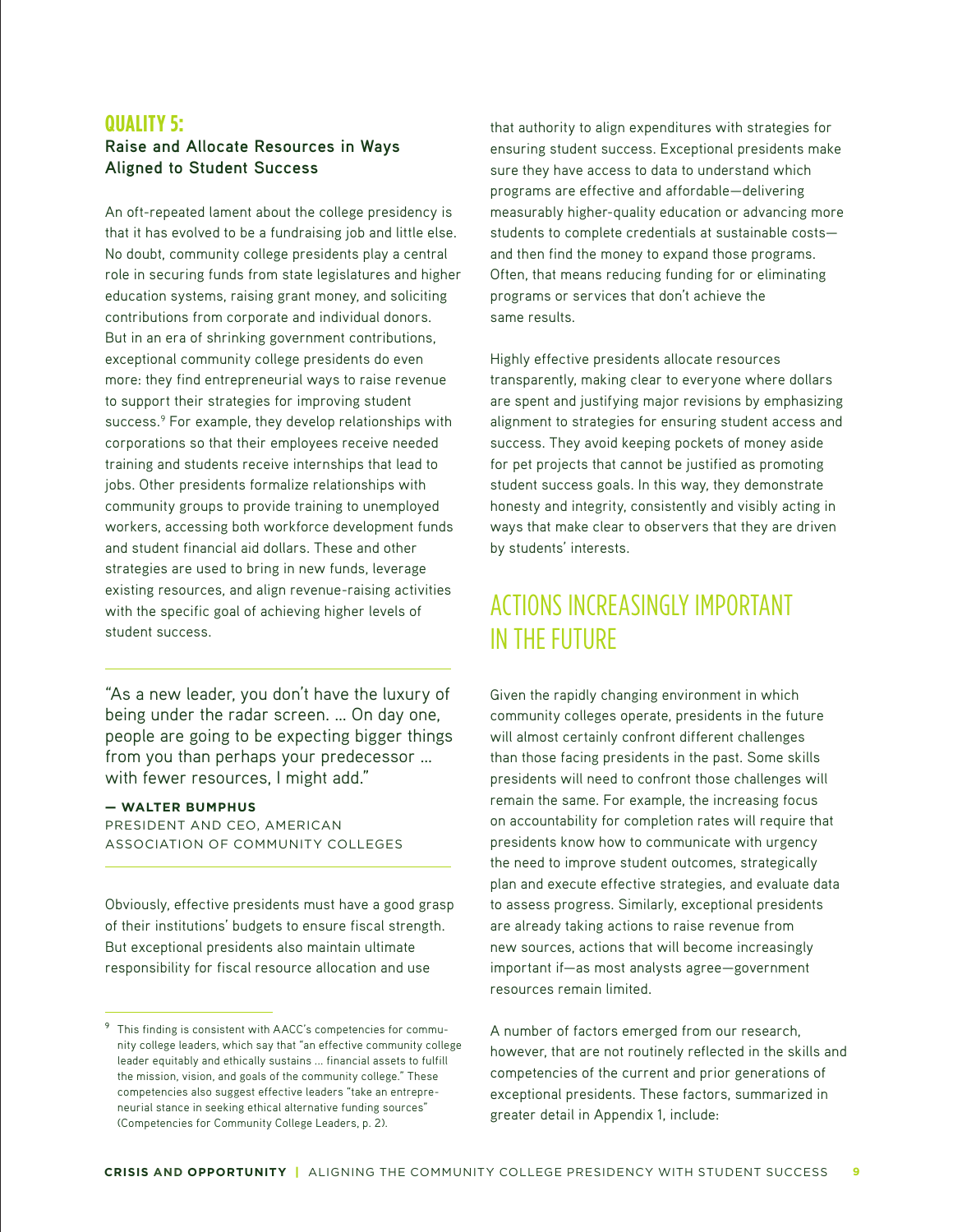#### **Engaging part-time faculty**

To improve quality, produce more graduates, and hold down costs, presidents will have to identify cost savings without compromising access and success. Trends strongly suggest that doing so will entail an increasing reliance on part-time faculty. To inspire these faculty to contribute more to creating and implementing strategies to advance student success goals, presidents will increasingly have to take the skills that allow them to build urgency and consensus among full-time faculty and apply them to faculty who are on campus less often and have competing professional demands.

#### **Accelerating reform**

To meet the growing demand for higher completion rates and increased productivity, presidents will have to figure out how to take reforms to scale more quickly. Many ways of achieving change faster may vitiate the collaborative decision-making processes needed to build a culture of continuously improving student success. Thus, presidents must devise new strategies for accelerating reform while still building a culture of improvement.

#### **Harnessing uncertain technological innovation**

The evolution of education technology offers an opportunity for more efficient and effective educational delivery and has significant implications for the community college business model, including the role of faculty. The president of the future must understand how to use technology to increase (and not compromise) quality and efficiency, while at the same time manage the internal dynamics needed to shift a culture long built around traditional modes of educational delivery. Presidents' abilities to effectively engage faculty and staff in this work will be critical if community colleges are to harness the potential for technology to accelerate reforms, generate productivity gains, and improve quality.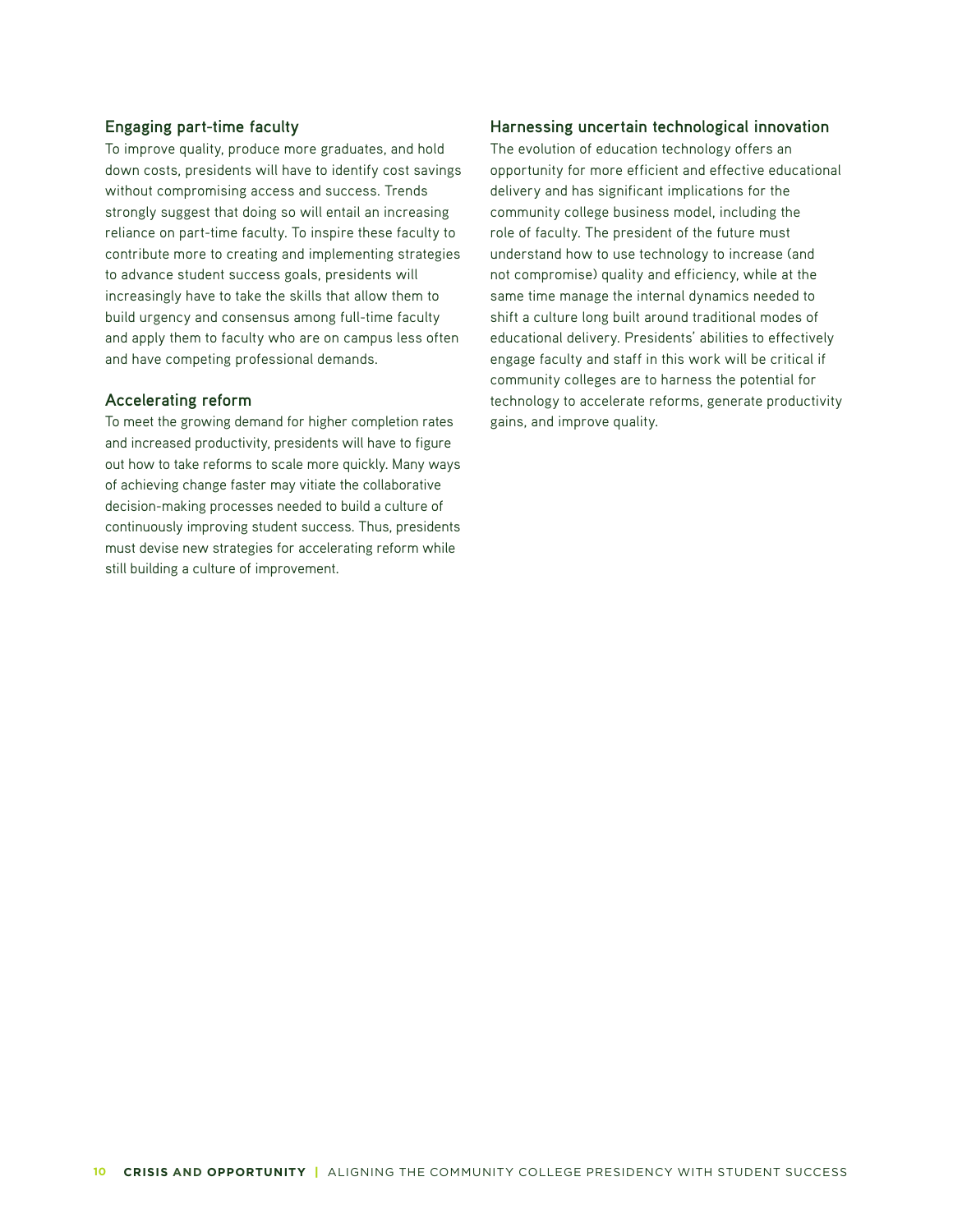# PART 2: WHAT TRUSTEES VALUE IN HIRING

The second part of this report describes factors community college trustees prioritize as they interview and hire new presidents.<sup>10</sup> To address this question, we interviewed eight search consultants from across the United States who collectively have conducted more than 500 community college president searches over the past 20 years.

These interviews reveal that, in the hiring process, trustees strongly value five characteristics above others: fiscal management ability, fundraising capacity, external relationship-building skills, communication skills, and ethical and risk-averse behavior. Combined, these characteristics offer a portrait of a charismatic and honest community college president capable of ensuring institutional stability and establishing strong relationships with many external actors, from legislators to corporate executives to community members. There is nothing wrong with what is contained in this portrait—it reflects many qualities and skills community college presidents must have if they are to achieve high and improving levels of student success.

But this portrait is missing three of the five central elements identified in the first part of this report as critical to the ability of exceptional community college presidents to lead their institutions to excellent levels of student performance:

- A deep commitment to student access and success
- **•** The ability to effectively lead change within the community college environment
- **•** The willingness to take risks

# THE PRESIDENTIAL QUALITIES TRUSTEES VALUE MOST

#### **Fiscal Management Ability**

The single capability cited most often as being valued by trustees is fiscal management. Rather than expecting presidents to be capable of doing the work of CFOs or to have a background as financial professionals, trustees look for evidence that candidates understand the importance of sound fiscal management and will make sure that systems and staff are in place to ensure strong fiscal operations. Trustees often appear concerned that the college, under the president's leadership, will spend inappropriately or fail to raise adequate revenue.

#### **Fundraising Capacity**

Trustees value the capacity of presidential candidates to raise money from a variety of sources, including from corporations, federal grants, and individual donors. This appears to be an increasing focus during the presidential hiring process, with boards seeking presidents whom they believe can make up for cuts in state appropriations without significantly raising tuition.

#### **External Relationship-Building Skills**

Boards strongly value the ability of presidents to build relationships, particularly with three sets of external actors: employers and others engaged in economic development, who can deliver jobs to fuel the regional economy, enabling the college to fulfill its economic development role; political entities that fund, regulate, and oversee community colleges; and community members who are key players in recruitment, funding, and extending educational opportunities for students.

<sup>&</sup>lt;sup>10</sup> Some presidents are appointed not by trustees but by heads or boards of centralized higher education authorities. Because 70 percent of all presidents are hired by trustees, this report focuses on the perceptions of those hiring authorities. Appendix 1 summarizes the kinds of entities responsible for hiring public community college presidents in each of the 50 states and the District of Columbia.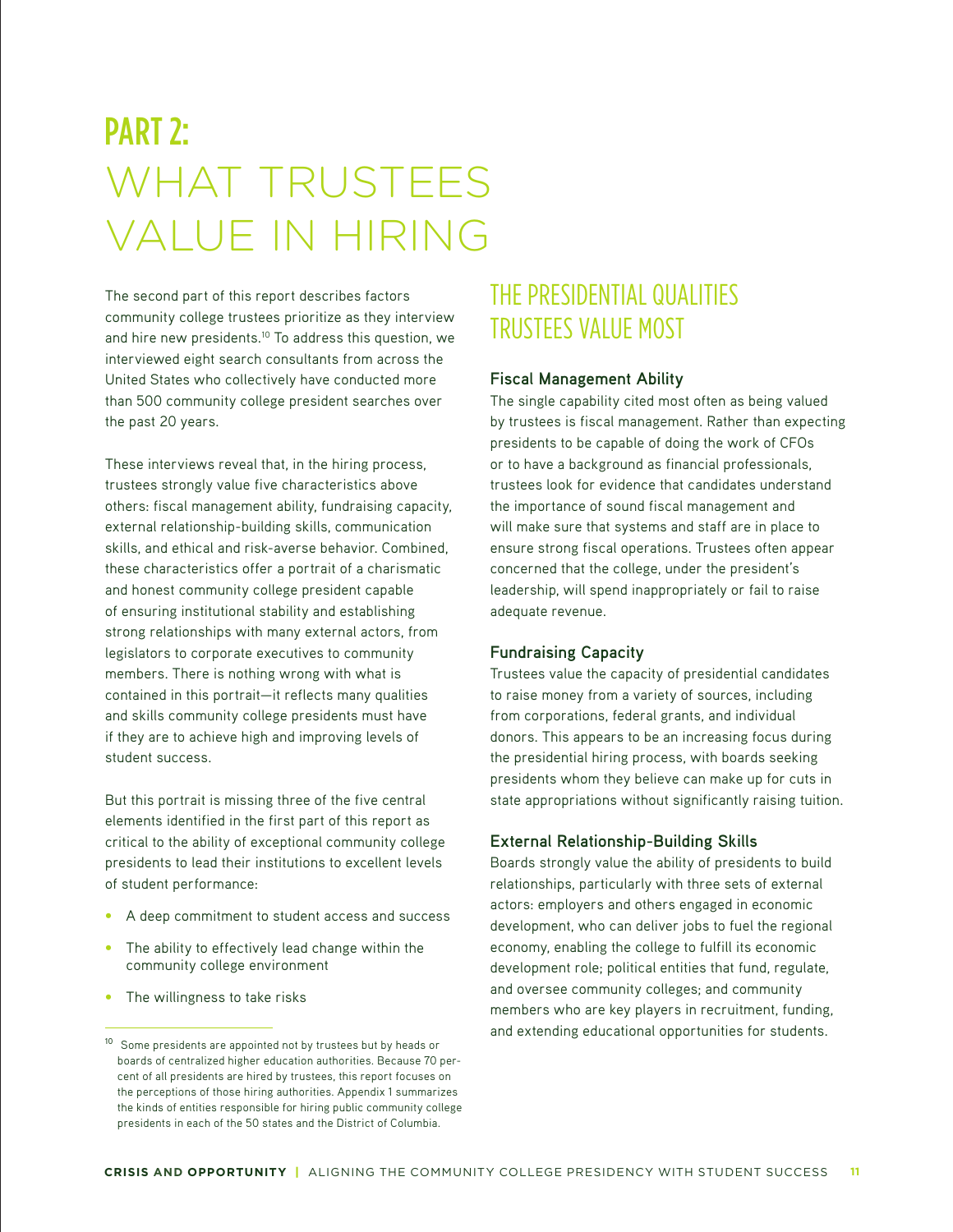#### **Communication Skills**

Trustees highly value the communications ability of presidential candidates. During the search process, they look for those qualities that they believe will allow a president to be highly effective internally and externally: being charismatic and articulate, and having good listening and relationship-building skills. Our research suggests, however, that trustees may overemphasize this skill set, being drawn to charismatic candidates they like best and perhaps overlooking candidates who could better perform the other functions needed to lead institutions to higher levels of student success.

#### **Ethical and Risk-Averse Behavior**

Trustees value presidential candidates who will not destabilize the institution, who will maintain ethical standards to ensure that no actions are taken that would embarrass the college (and the trustees) or risk the college's ability to fulfill its mission. The strong emphasis on this quality reflects trustees' strong risk aversion, which appears to cause many boards to value presidential candidates whom they believe will stay out of trouble after being hired—rather than those who would risk being ousted pursuant to a faculty vote of no confidence or make poor ethical decisions.

# ALIGNMENT OF TRUSTEE EXPECTATIONS WITH QUALITIES OF EXCEPTIONAL PRESIDENTS

In our interviews, we asked search consultants what characteristics trustees seem to undervalue and overvalue, assuming that trustees' primary aim is to hire a president capable of leading an institution to high and improving levels of student success. Below is an analysis of their responses, and what they reveal about the alignment between what trustees look for in the hiring process and the five qualities of exceptional presidents set forth in the first part of this report.

### **QUALITY 1:**

**Deep Commitment to Student Access and Success**

Nearly every search consultant we interviewed strongly suggested that trustees sometimes neglect—or perhaps take for granted—candidates' commitment to student access and success. Although a personal commitment to ensuring student access and success might seem like an abstract personality trait, several search consultants noted that this attribute can readily be assessed during the search process, as almost all candidates have spent time leading departments or divisions in community colleges. Thus, several consultants strongly believe that boards should pay more attention to how deeply each candidate is committed to student access and success, and extensively research candidates' experiences at prior jobs to determine whether they have led efforts that actually increased access and improved student outcomes.

## **QUALITY 2:**

## **Willingness to Take Significant Risks to Advance Student Success**

The search consultants we interviewed said that the hiring process commonly favors candidates who are risk-averse. This stems from a completely rational desire among trustees not to hire—and faculty who serve on search committees not to recommend—a president who will take the kinds of risks that may spark controversy or result in irresolvable conflict with faculty or others. But this aversion stands in stark contrast to our finding that highly effective presidents are willing to take reasoned risks to improve student success, believing that their boards will support them when they do so. Accordingly, it is important that trustees understand, both during the hiring and continuing oversight processes, the benefits of a leader who will prioritize actions that are necessary to achieve high levels of student success even if they deviate from common practice in ways that may upset some colleagues and stakeholders.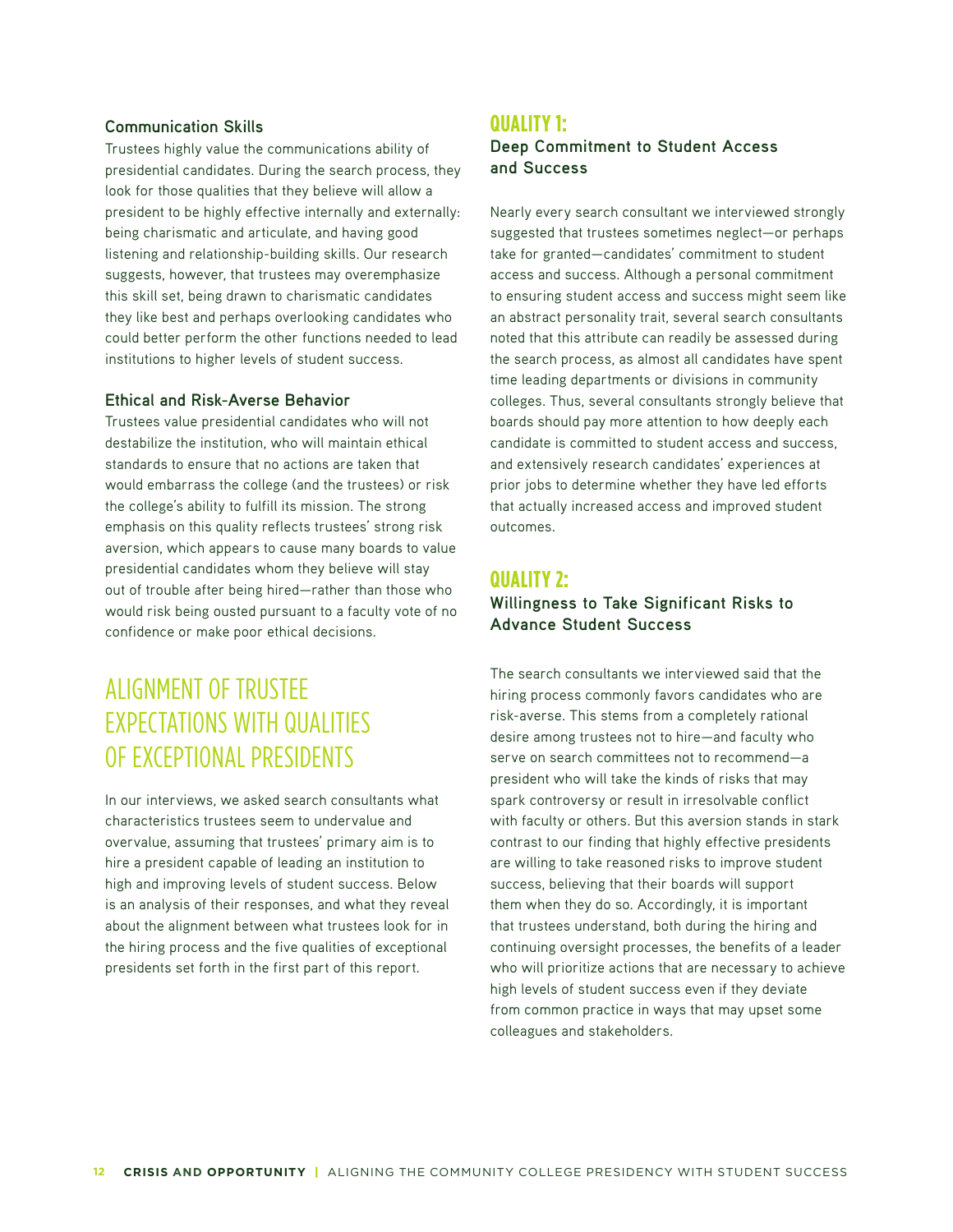## **QUALITY 3: The Ability to Create Lasting Change Within the College**

According to interviewed search consultants, trustees pay inadequate attention to presidential candidates' ability to lead and manage change within a community college. The heavy emphasis they place on hiring presidents who can build external partnerships can divert their focus from—and investigation into—whether presidents can lead internal change, on a college campus. Trustees appear to undervalue the ability of candidates to strategically plan in ways likely to establish scaled and sustainable reforms, to inspire others to succeed rather than desiring to stand in the spotlight themselves, and to both implement and evaluate the effectiveness of change. Our research suggests, therefore, that trustees need to better understand that presidents who can lead institutions to significantly higher levels of student success must be able to create and sustain urgency, plan strategically, and ensure strong implementation and evaluation.

## **QUALITY 4:**

## **Having a Strong, Broad, Strategic Vision for the College and Its Students, Reflected in External Partnerships**

The search consultants we interviewed suggested that trustees look for candidates with a strong, unified sense of direction for the college, but sometimes neglect to test rigorously whether a candidate's vision adequately includes a focus on student success. Vision—however defined and expressed—may thus be both a strong area of alignment between trustees' priorities and the traits of exceptional leaders, as well as an area where trustees could better test candidates' commitment to improving student outcomes. The search consultants also agreed that boards place enormous value on the strong communications skills needed to build external partnerships, particularly with important stakeholders such as legislators and funding entities. Building such relationships depends, without doubt, on candidates'

charisma, political savvy, and communications skills. In this way, trustees' emphasis on a likeable, effective communicator who understands the importance of relationships is aligned with the attributes identified in our research. However, the search consultants also suggested that trustees sometimes do not emphasize a candidates' ability to form alliances specifically around improving student success outcomes, a quality of exceptional presidents.

## **QUALITY 5:**

## **Raise and Allocate Resources in Ways Aligned to Student Success**

Our research suggests that trustees tend to highly value the capacity of candidates to raise money from a variety of sources, including individuals, corporations, governments, and foundations. In this way, trustees' expectations are well-aligned to the skills of exceptional presidents. On the other hand, trustees' priorities regarding internal fiscal management are only somewhat aligned with the qualities of exceptional presidents. Search consultants emphatically said that trustees look for evidence that candidates understand the importance of sound fiscal management and will ensure that systems and staff are in place to ensure strong fiscal operations, both qualities present in exceptional presidents. However, trustees' aversion to candidates who are willing to take risks may prevent them from hiring presidents who will make needed changes in internal funding allocations—an inherently risky endeavor—in order to better align internal incentives with goals for improving student success. In addition to looking for candidates who can effectively raise money and ensure strong internal financial oversight, trustees should look for presidents who are committed to and capable of ensuring that resource decisions support and enhance student success improvement strategies.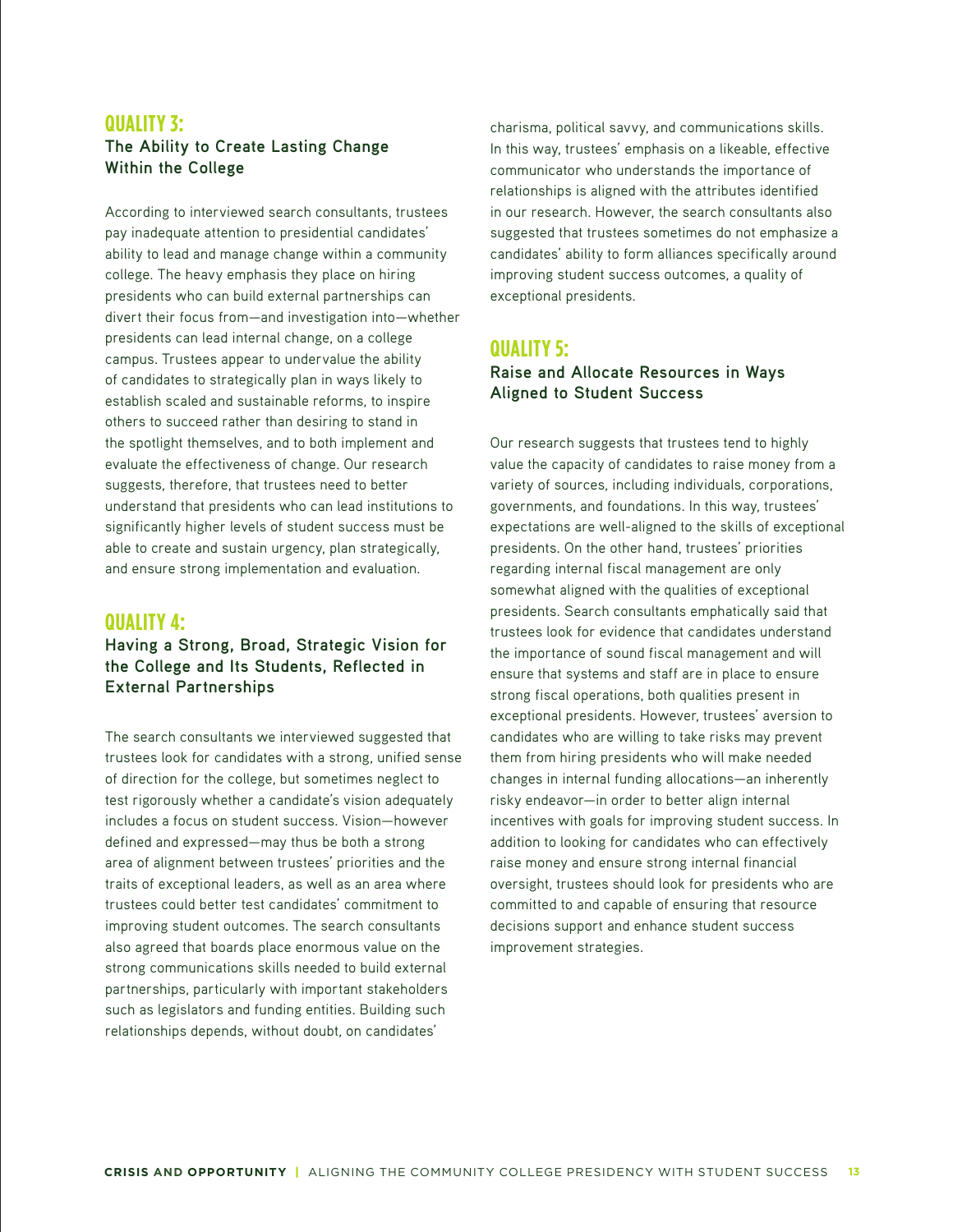# PART 3: WHAT LEADERSHIP PROGRAMS TEACH PRESIDENTS

Next, this report examines the extent to which existing programs that train aspiring and sitting community college presidents teach skills that align to the qualities of exceptional presidents. We gathered and analyzed the curricula of 16 prominent traditional academic and continuing professional education programs that are specifically aimed at teaching community college leadership.<sup>11</sup> We then compared the content of these programs with the qualities of exceptional community college presidents set forth in Part 1 of this report in order to identify areas of alignment and gaps in training that need to be filled to create a new generation of strong leaders.

Our findings reflect an aggregate assessment of the curricula at 16 diverse leadership development and academic programs. Each of these programs has unique strengths in how it educates and trains community college leaders, with some curricula being more clearly aligned with the qualities of exceptional presidents than others. Our goal in this report is not to assess individual programs, but rather to determine what needs to be done in the field of community college presidential preparation and development as a whole to increase the number of sitting and aspiring presidents who have the skills needed to achieve significant gains in student success. Accordingly, this report should not be read as a critique of any particular program.

# THE OVERALL EMPHASIS OF LEADERSHIP PROGRAMS

Our review reveals that, as a group, community college presidential preparation and continuing education programs aim to teach many of the skills and knowledge areas common to exceptional presidents. Most of the programs we examined, for example, offer courses in budgeting, finance, and organizational development, and half offered training in institutional planning and assessment. These are skills that all community college presidents must have if the institutions they lead are to significantly improve student success.

Our analysis reveals, however, that programs may neglect to ground the teaching of skills in the context of improving student outcomes. For instance, our review of budgeting and finance courses suggests that they do not consistently address strategies for measuring program effectiveness and sustainability or reallocating resources to those expenditures most closely aligned with student success goals. Descriptions of research courses focus on methodology, but reflect little content about using data to create a sense of urgency or developing inquiry processes that drive an entire college toward assessing the scalability or sustainability of programs needed to improve student success. This is not to say that overviews of finance and budgeting, or of data and research, are unimportant to the preparation of future presidents, but rather that the equally important lessons regarding how exceptional presidents use those skills to advance student success may not be taught commonly enough in leadership programs.

In addition, leadership programs appear to underemphasize or overlook a series of qualities our research identified as exceptionally important. Specifically, curricula we examined did not include course content in communicating effectively with faculty and staff—a

<sup>&</sup>lt;sup>11</sup> See Appendix 3 for the characteristics of the programs we surveyed and our method of analyzing program content. It is important to note that this analysis is based on an evaluation of curricula, which include course descriptions but do not include detailed information about course assignments.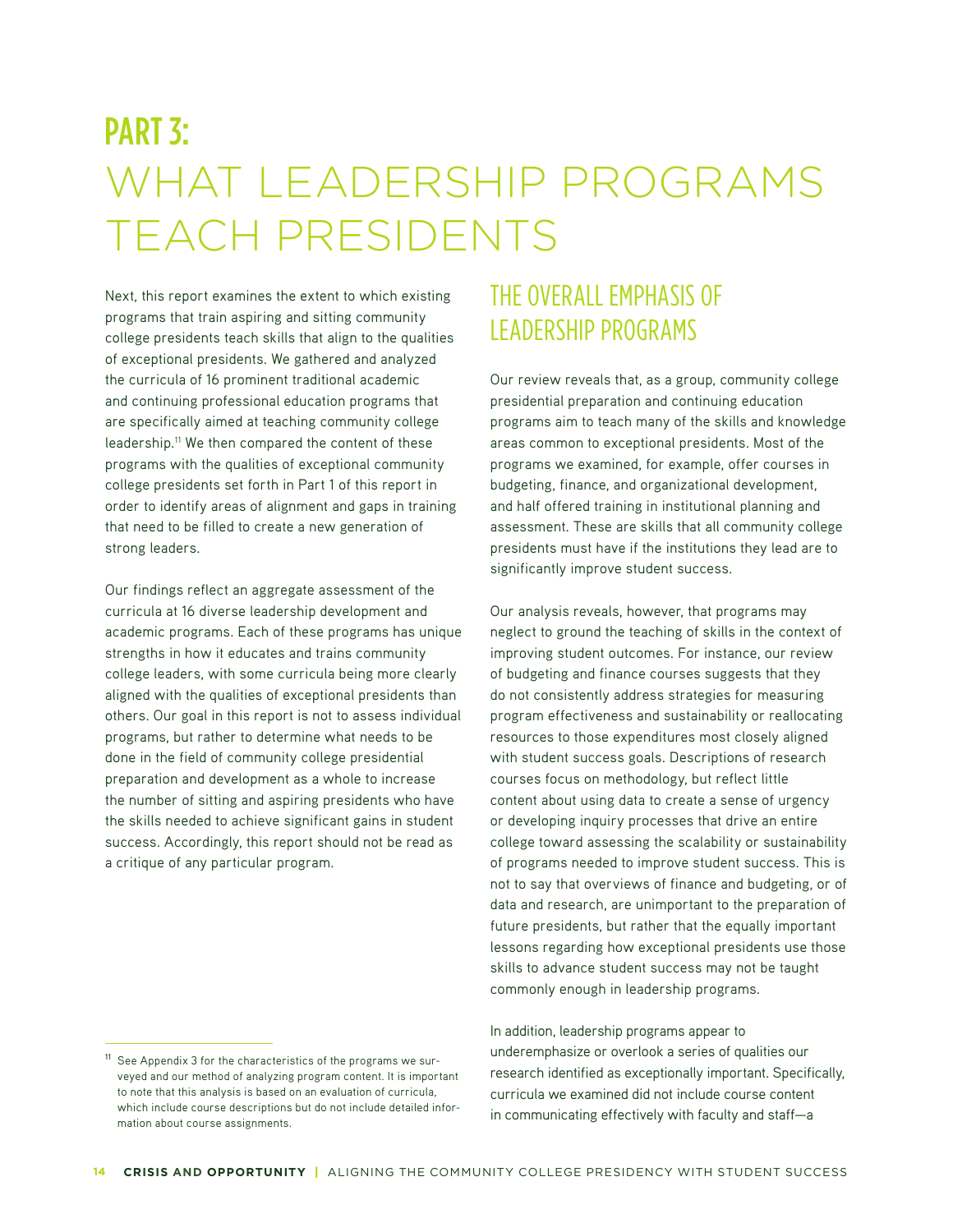trait essential to creating change within a community college—or in building strong partnerships with external entities, such as employers, K-12 systems, or community organizations. Similarly, most programs did not describe any courses that cover legislation and fundraising, and we found no evidence of courses focused on building relationships with legislators or donors.

In sum, our analysis suggests that while training programs for community college presidents teach many of the right skills, they likely underemphasize others and infrequently teach all skills in ways that clearly aim to prepare presidents to lead institutions to higher levels of student success.

# ALIGNMENT OF TRAINING PROGRAMS WITH THE QUALITIES OF EXCEPTIONAL PRESIDENTS

## **QUALITY 1:**

## **Deep Commitment to Student Access and Success**

While a deep commitment to student access and success cannot be taught to those who are primarily motivated by other things, programs can perhaps deepen aspiring presidents' commitment by teaching them about the broad access mission of community colleges as well as about the deep challenges students face of remaining in college, learning at high levels, and attaining marketvalued credentials. Among the programs examined, 70 percent offer a course on student success and 70 percent offer a course on the mission of and current issues facing community colleges. While it is encouraging that so many programs include a course on student success, it is unclear that a single course is adequate to teach the breadth of obstacles institutions and their leaders face to increase access and achieve high levels of student success. Nor is it clear that current research and evidence on strategies to improve student outcomes are covered in sufficient depth. Indeed, these are subjects that college leaders in the Aspen and Achieving the Dream networks report an eagerness to know more about, suggesting that additional continuing education is needed. Similarly, other courses make little mention

of student success goals, suggesting that – even if some individual assignments relate to student success – programs may not be focusing enough courses on imparting an understanding of student success challenges and strategies. Programs may wish to examine both course descriptions and a sample of course assignments to assess whether their curricula include adequate instruction on measuring student learning outcomes and improving success for students—including those who begin with remedial needs. Developing additional coursework in such areas could provide presidents a deeper understanding of challenges to access and success, which could in turn deepen their commitment to leading colleges to improve student outcomes.

## **QUALITY 2:**

## **Willingness to Take Significant Risks to Advance Student Success**

While many of the programs we examined offer courses on general principles of leadership and higher education policy, we found no evidence that these courses provide targeted training on how presidents can take reasoned risks to improve student outcomes. For example, no leadership course descriptions we examined reflect a focus on how leaders can communicate the challenges an institution has with low student outcomes in order to build urgency and momentum for change. Similarly, curricula do not indicate that programs teach how to reallocate resources to improve student success in ways that are transparent and aligned with strategic plans. While such elements may be present in some course assignments, it appears that these areas could be bolstered to better align preparation and training to the qualities of exceptional presidents.

## **QUALITY 3:**

## **The Ability to Create Lasting Change Within the College**

Exceptional presidents communicate about student success clearly, honestly, and often. They are not just effective at making public appearances and delivering speeches, but also at using data strategically in order to build consensus, create a sense of urgency, and advocate for funding and other forms of support.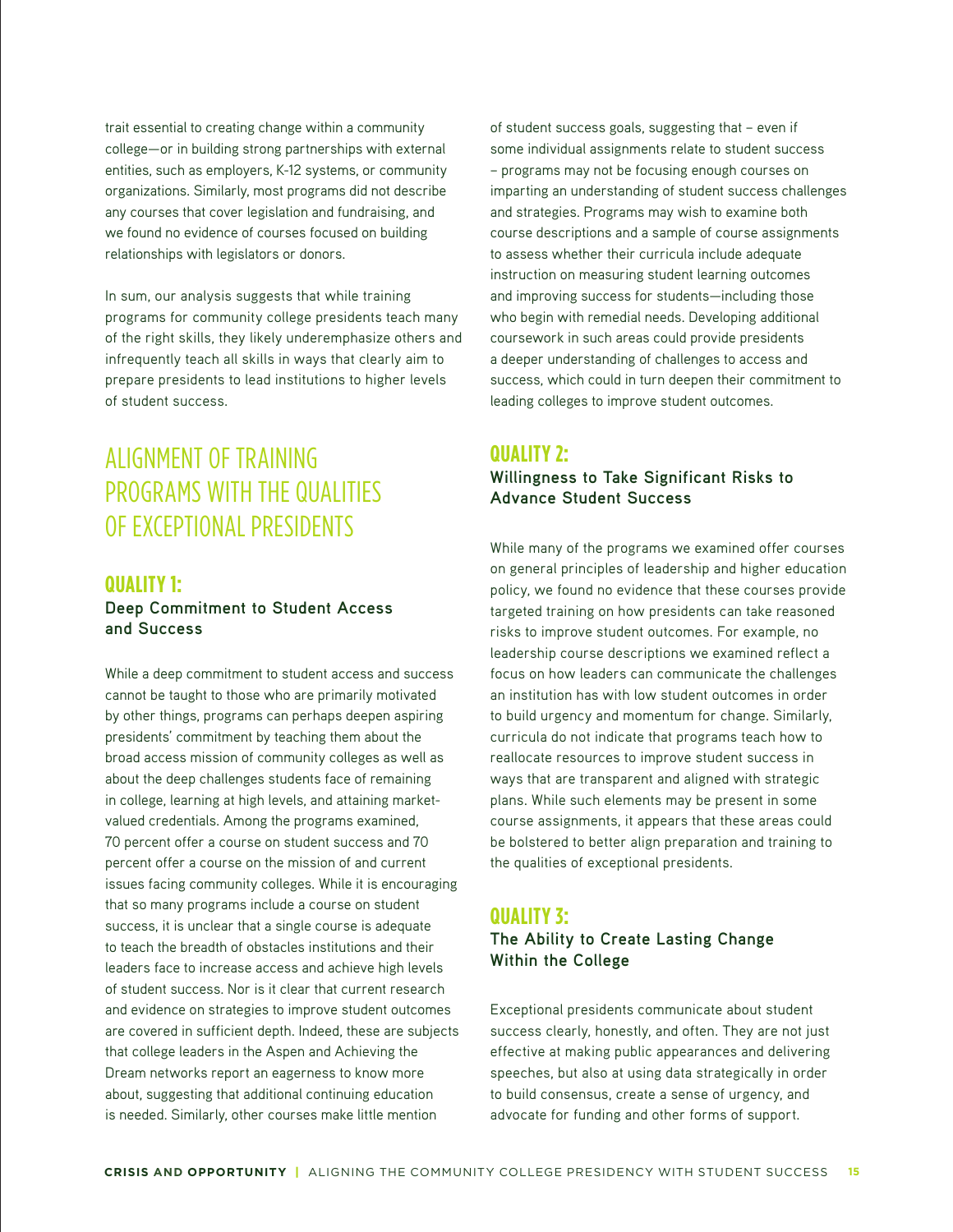Our research also shows that exceptional presidents demonstrate a highly skilled balance between patience, deliberation, and delegation on one hand, and advocacy for the urgency of reform on the other. In essence, these skills are about managing organizational culture and leveraging internal relationships effectively in ways that build a foundation for lasting change. In the programs we reviewed, courses titled "Assessing Leadership Strengths: Emotional Intelligence" and "Using Power Productively" suggest that some programs are teaching participants how to balance authority and collaboration to bring about organizational change. Still, such courses are present in only a handful of programs. Unless these topics are also included in general leadership and management courses, key skills needed to manage academic organizational change may be inadequately addressed. The abundance of general leadership courses currently offered in community college leadership programs serve as great opportunities for further strengthening curricula with respect to student success. These courses should include specific sections on how to communicate and use strategic planning to build a culture of urgency to improve student outcomes as well as how to plan, execute, and evaluate the effectiveness of change management strategies.12

## **QUALITY 4:**

**Having a Strong, Broad, Strategic Vision for the College and Its Students, Reflected in External Partnerships**.

While exceptional presidents spend equal amounts of time within and outside their colleges, community college leadership programs pay much greater attention to skills needed for internal leadership. Indeed, fewer than half of the programs we examined offered any courses specifically in external affairs, including raising funds and interacting with legislative authorities or executive branch officials. These are activities that community college presidents feel poorly prepared for, according to

studies, and that our research confirms are important for leading an institution to high and improving levels of student success.<sup>13</sup> Training programs need to significantly strengthen those components of their curricula and consider the extent to which hands-on, experiential learning might be better suited than classroom-based education for acquiring needed skills. As well, because our research demonstrates that exceptional presidents align their external work closely with a strong strategic plan for improving student outcomes, future presidents would be well served by training in how to pursue alliances with external constituencies as part of broader student success strategies.

## **QUALITY 5:**

### **Raise and Allocate Resources in Ways Aligned to Student Success**

Approximately one-third of the programs we reviewed offered courses in the development of resources. Given the tremendous pressure on presidents to raise money, we expected to see a greater emphasis in programs on developing relationships—and "sealing the deal"—with donors, corporate partners, and other potential sources of revenue. That relatively few programs offered such courses suggests that fundraising is, in general, an underemphasized skill set. Moreover, we found little evidence that existing coursework in fundraising focused on teaching how to align revenue-raising activities with strategic plans for improving student outcomes. This apparent misalignment, then, suggests not just that presidents must be better trained as fundraisers, but also that they must also be trained in how to pursue innovative relationships that both bring in revenue and align with strategic reforms focused on student outcomes.

After leadership courses, budgeting and financial management courses were the second most common across the programs we examined. This is consistent with the attention to sound fiscal management demonstrated by exceptional presidents. We found, however, that exceptional presidents took consistent action not only to maintain sound fiscal conditions but

<sup>&</sup>lt;sup>12</sup> The Teaching/Learning Academy at Valencia College, a professional development program, developed and led by faculty, that factors into promotion and tenure decisions, is an excellent example of a strategy for creating this form of improvement-oriented culture that reflects both collaboration and urgency.

<sup>13</sup> McNair, Duree, and Ebbers (2011).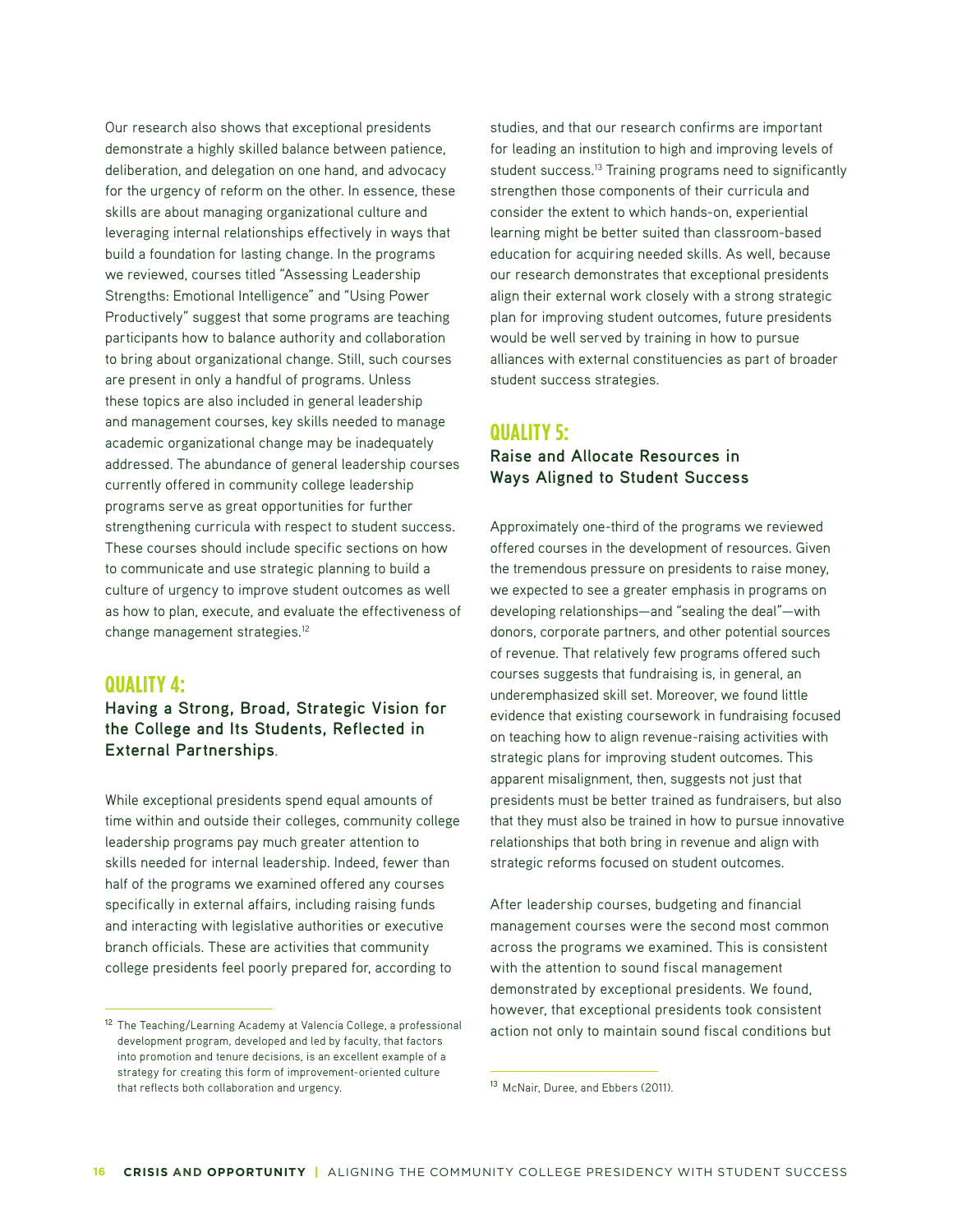also to align budget and resource allocations with programs and efforts targeted at improving student success. This suggests that presidents should be prepared not only to monitor and manage finances, but also to understand mechanisms for aligning resources internally with improvement initiatives. In part, this

means presidents must be trained to organize their institutions so they and others receive better financial reports that provide information not just by general ledger category but also in a format that demonstrates the return on investment of different strategies and interventions.

## HOW DO PRESIDENTIAL CANDIDATES ENTER THE PIPELINE?

Before candidates are ever considered for the presidency by trustees and others, two dynamics factor into who is prepared for the opportunity.

First, continuing education and traditional academic programs play a central role in signaling who is ready for leadership roles. In interviews with leaders of several community college presidential training programs, we asked about how candidates are recruited and selected for their programs. While the admissions criteria differed for each program, our sense is that programs place too little focus on recruiting or selecting candidates with the qualities we found in exceptional leaders. For example, leaders of several academic programs stated that they recruit broadly and select students based on traditional measures of academic ability, including Graduate Record Examination scores and the perceived ability to complete a dissertation. While such criteria make sense for an academic program, it is not clear that those measures align with the qualities of the most effective community college leaders. As well, continuing education programs tend to be either open admission or based on recommendations by sitting leaders of "who would make a good future president," and we found no guidance for making such recommendations that align well with the five qualities of exceptional presidents identified in this paper.

Second, and perhaps more importantly, sitting community college presidents and other leaders often identify potential presidents from within their institutions, inspired by important goals of planning for succession and fostering the professional development of valued staff members. Indeed, this approach has been explicitly endorsed by some leaders in the field, and it is estimated that about one-third of community college presidents were internal candidates, hired

from within their current institutions.<sup>14</sup> Some scholars and practitioners have emphasized the strength of this approach, noting the unique and highly contextualized community college environment and arguing for a leadership development strategy that draws on homegrown talent and in-house training in order to align leadership with organizational culture and minimize friction between administrators and faculty.15 Others have contended that relying too heavily on internal selection and training processes constrains innovation and entrenches biases that may be counterproductive, and that movement between colleges ensures that leaders have a valuable diversity of perspective.16 Finally, some argue that there is an increasing need to draw from outside the pool of sitting administrators both to ensure adequate talent in the wake of retirements at all levels of administration and to meet the changing demands of community college leadership in the coming decades.17

While our research does little to resolve this debate, it strongly suggests the need to reevaluate both the informal processes used to identify future leaders and the formal processes for recruiting candidates into training programs. Regardless of how and from where they are recruited, the central goal should be to assess whether – and seek to ensure that – those hired share the qualities of presidents who have greatly improved student outcomes at their community colleges.

<sup>17</sup> Vaughan (2001).

<sup>14</sup> Weisman, I. M., & Vaughan, G. B. (2006).

<sup>15</sup> Boggs (2003); Cooper & Pagotto (2003); Hull & Keim (2007); Phelan (2005); Piland & Wolf (2003); Vaughan & Weisman (2003); Wallin, (2002).

<sup>16</sup> McCarthy (2003); Reille & Kezar (2010); Roe & Baker (1989); Vaughan (2001).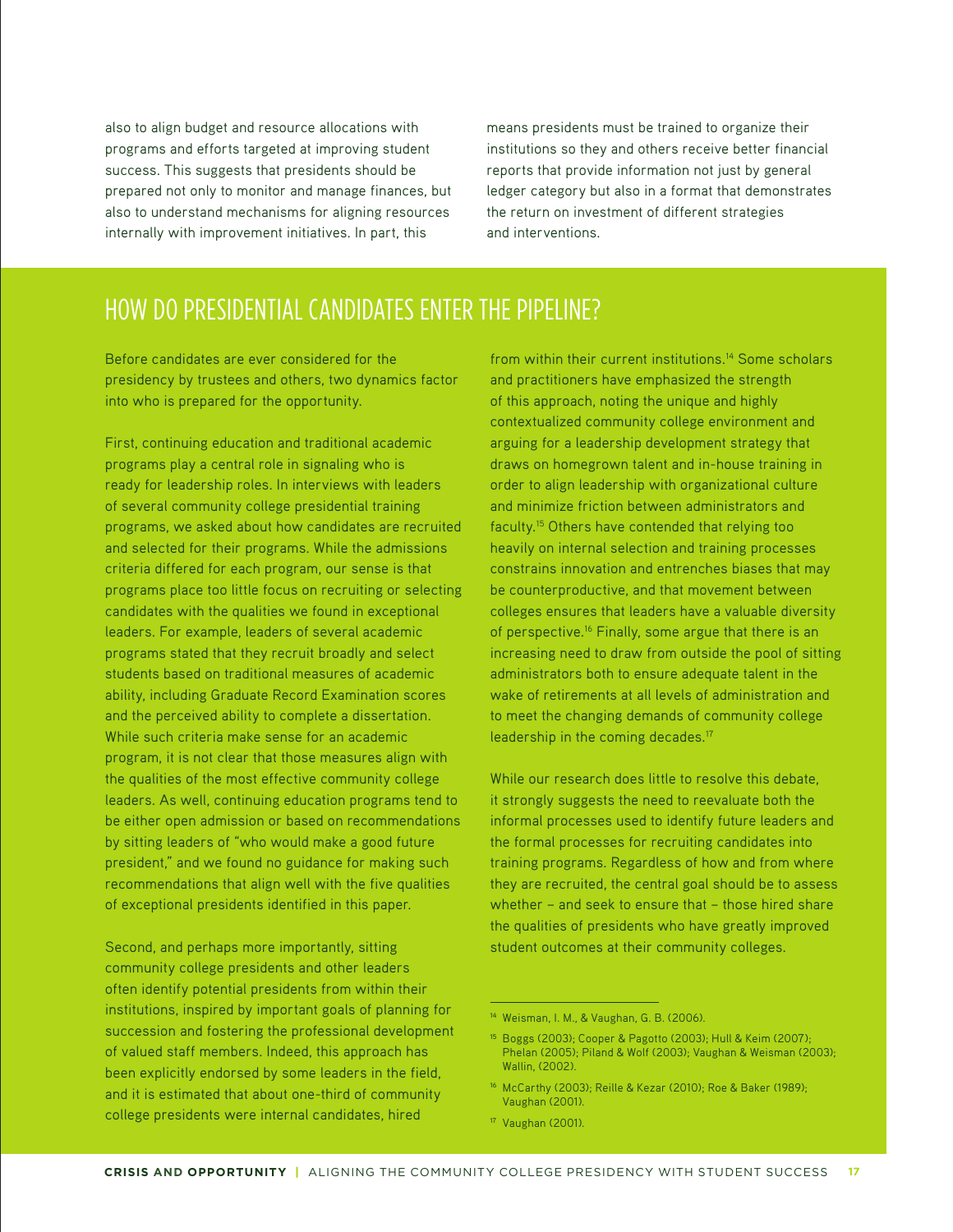# PART 4: RECOMMENDATIONS FOR INCREASING ALIGNMENT IN THE TRAINING, HIRING, AND PREPARATION OF PRESIDENTS

The processes for hiring and preparing community college presidents have delivered many individuals with the core competencies needed for effective community college leadership, including some exceptional performers. That is not faint praise, given the enormously daunting task of being a community college president, the relentless demands made by multiple constituents, and the hugely diverse and critical role community colleges play in economic, social, and workforce development in the United States.

At the same time, continuing current hiring and training practices without taking inventory of quickly changing contexts will not likely produce enough leaders capable of ensuring that increased numbers of community college students are able to succeed in the future. The world around and within community colleges is changing rapidly. For more presidents to achieve high levels of success for their increasingly diverse student bodies, trustees, other hiring authorities, and training programs will need to advance their practices in a number of key ways. The Aspen Institute and Achieving the Dream offer the following recommendations, aimed at improving alignment between the many important qualities of presidents who achieve great results for students and the practices used to prepare, hire and develop those presidents.

# TRAINING, EDUCATION, AND PROFESSIONAL DEVELOPMENT PRACTICES

#### **Overview of Recommendations:**

Programs that prepare and develop community college presidents, whether aspiring or sitting leaders, should offer education and training in the full range of skills presidents need to lead institutions to much higher levels of student success. This will require them to institute new courses in areas essential to excellent leadership but not covered in many leadership development programs, such as change management, productivity, and building partnerships that improve student success. As well, existing core courses—like leadership, communications, and budgeting—need to place a greater emphasis on not just developing skills, but also on developing an understanding of how they can be used for the purpose of improving student outcomes. Additionally, the leaders of these programs should ensure that substantially more coursework is oriented around the real-world practices that have enabled presidents to engage in effective change management to improve student success, including strategic planning built around improving student outcomes; using data to focus faculty and staff on needed success goals; building strong teams that can drive reforms throughout the campus; and ensuring implementation of the strategic plan, using data to evaluating success, and making necessary changes along the way.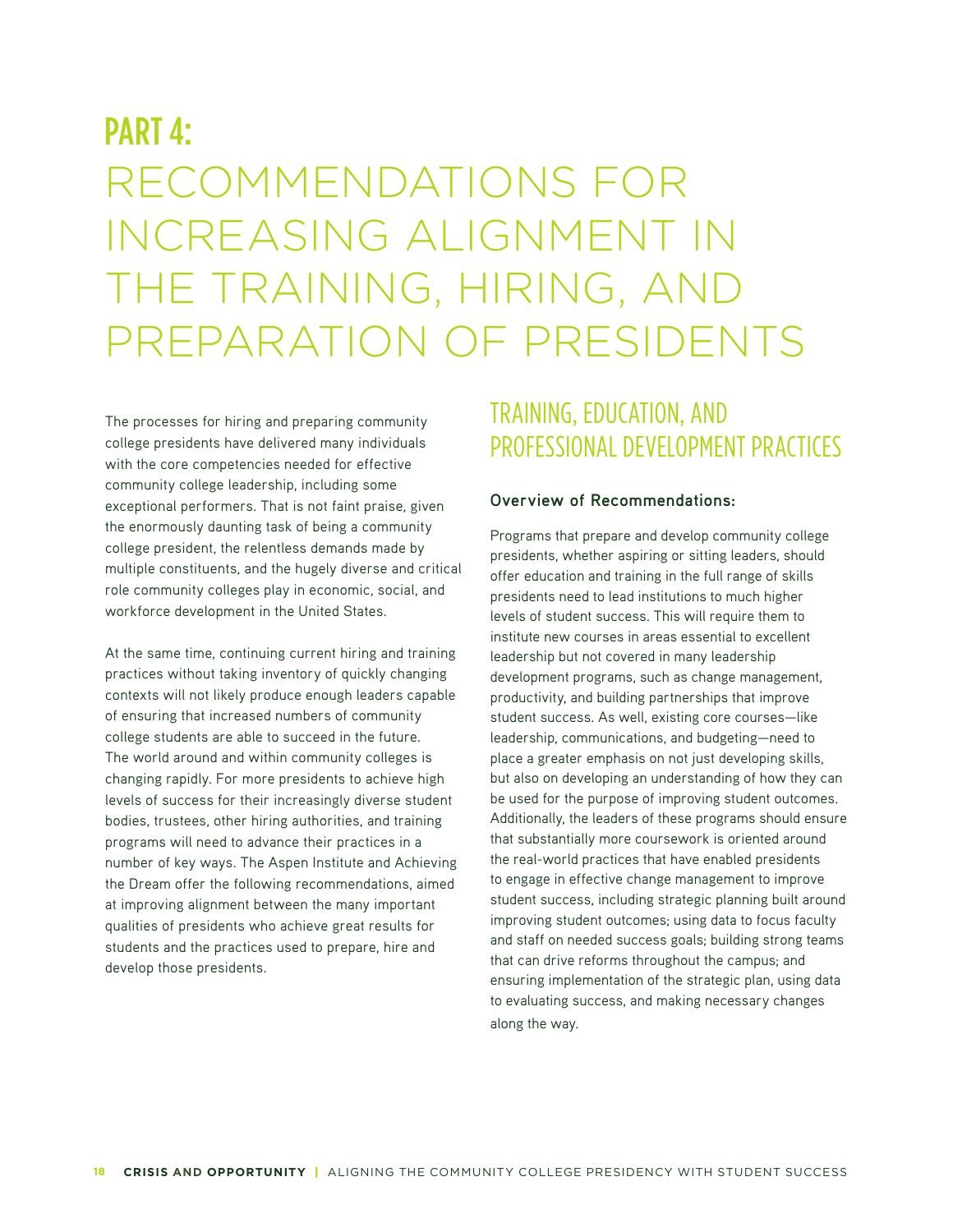# A CALL TO IMPROVE TRAINING OF SITTING PRESIDENTS: AACC'S 21ST-CENTURY COMMISSION

A 2012 report by the American Association of Community Colleges' 21st-Century Commission found significant challenges in graduation rates, employment preparation, and outcomes for low-income and minority students. The report outlined many reforms needed to achieve substantial improvements in student success, then concluded that "none of them will happen without … committed and courageous leaders."

The report went on to explain:

*Community colleges have been developing leaders to maintain the inherited design. They need now to develop leaders to transform the design. Reshaping the community college of today to meet the needs of tomorrow means that community college leaders need to see change as their friend, embrace it, and, then, indeed, lead it.*

Recognizing the urgency of the pending turnover in the community college presidency, AACC recently partnered with the Association of Community College Trustees (ACCT) to launch a new leadership initiative. In the first stage of this work, AACC and ACCT began "Thriving in the Community College Presidency" to provide new presidents training in new skill sets. In addition, AACC is supporting members' "grow-yourown" leadership programs by developing curricula and toolkits to enable community colleges to build new leadership programs and improve existing programs. ACCT is supporting its members by building upon its existing online trustee education service, creating a new series of webinars and teleconferences that focus on board-CEO relationships aimed at improving student outcomes.

AACC has also created a 21st-Century Commission implementation team on leadership to determine what additional steps will be needed to develop more community college leaders capable of achieving dramatic gains in student success. Charged with recommending strategies that align with the 21st-Century report, the leadership committee—comprised of presidents and other experts in the community college sector—is currently meeting and will issue its recommendations in late 2013.

### **Recommended Actions:**

To increase alignment between the skills needed by exceptional presidents and the training and education that prepares them:

- University-based academic programs should add coursework, and arrange for hands-on training experiences, on responsibilities related to external affairs, including:
	- − Understanding the legislative and financing structures relevant to the community college, as well as the motivations of and interactions between political actors
- − Building relationships with industry that increase educational and employment opportunities for students
- − Establishing strong relationships with a broad range of constituents in the community and educational systems with the purpose of enrolling, preparing, and serving students the college historically has not reached
- Developing and implementing entrepreneurial approaches to raising revenue that improve outcomes for students and help initiate and sustain student success initiatives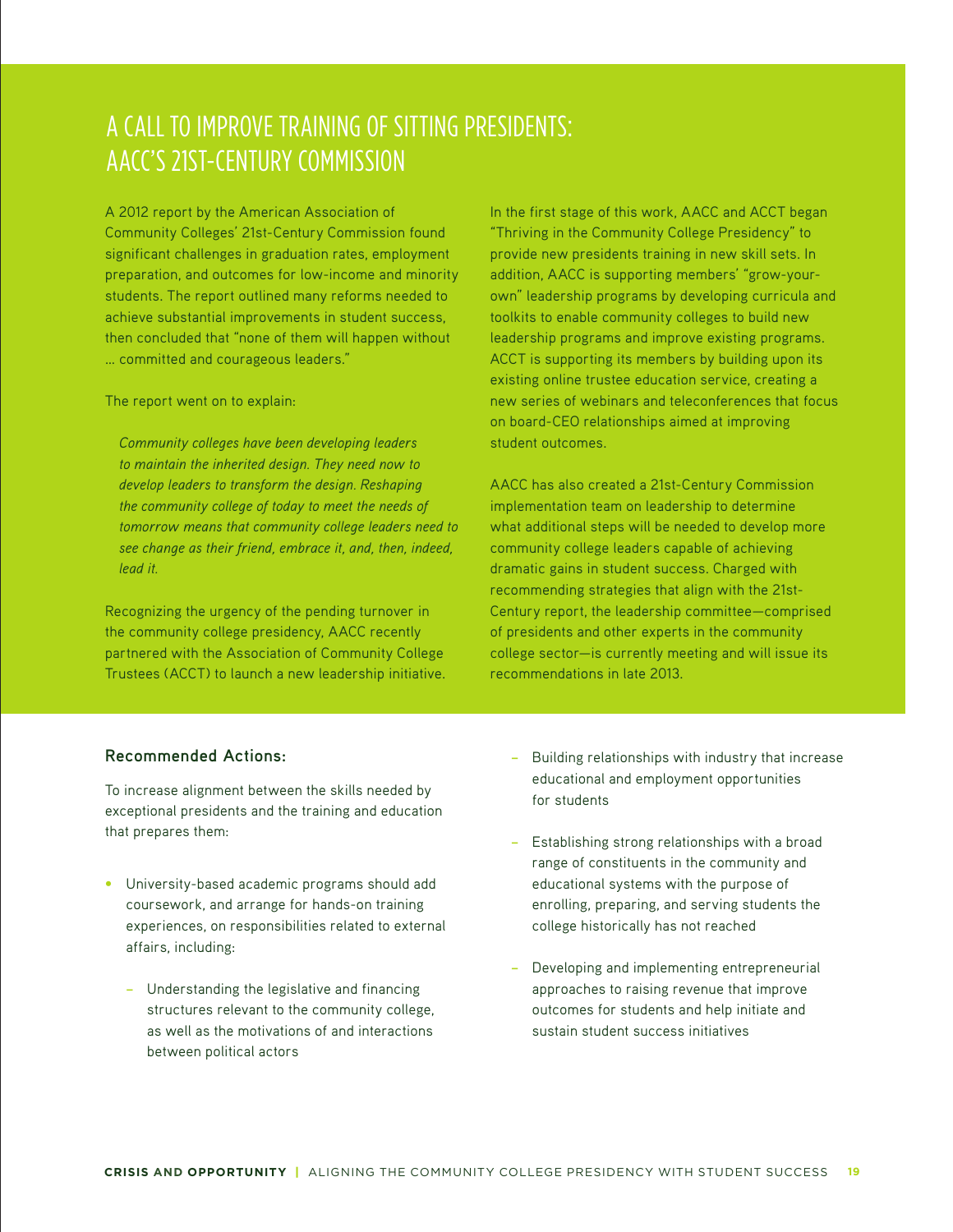- **•** Programs for sitting presidents should consider building additional curricular modules around competencies of highly effective presidents, including:
	- − How to inspire and sustain institutional change that results in a culture of evidence, inquiry, and action around improving successes in program completion, student learning, and labor market outcomes
	- − How to synthesize and communicate data in ways that establish and sustain urgency for reform with multiple stakeholders, including faculty, administrators, boards, legislatures, and others
	- How to communicate and work with a board of trustees to develop and sustain a shared understanding of and commitment to student success goals, institutional strategies for achieving those goals, and progress made in achieving those goals
- − How to create strategic plans and other processes that result in a clear and unified direction, inform action throughout the college, enable the realignment of resources and incentives, and provide blueprints for evaluating success
- How to align fiscal reporting with efforts to deliver more degrees of better quality at lower cost by presenting information that enables assessment of cost per credential and the costs and benefits of each program intervention, rather than typical budget line items, which often reflect aggregated inputs such as faculty salaries and benefits, facilities costs, or travel expenses

# A LONG-STANDING COMMITMENT TO TRAINING NEXT-GENERATION PRESIDENTS: THE LEAGUE FOR INNOVATION'S EXECUTIVE LEADERSHIP INSTITUTE

A central actor in the field of leadership development, the League for Innovation in the Community College, trains senior-level administrators for the community college presidency through the Executive Leadership Institute (ELI). Guided by prominent faculty members community college CEOs, leadership development experts, and senior community college trustees—ELI participants attend a weeklong program that allows them to analyze their interests and abilities, engage in discussions of strategy and leadership, and enhance their interview skills and applications through simulations with presidential search consultants. Since 1988, almost 700 participants have graduated from ELI, and 43 percent have since become presidents. In some graduating classes, as many as 70 percent have become presidents.

In addition to ELI, the League aims to strengthen community college leadership through other initiatives, including:

- "Leadership Abstracts" published each month on key leadership issues and distributed to more than 22,000 presidents, trustees, and senior administrators, nationally and internationally
- The "What Do CEOs Want to Know About?" survey, conducted four times a year of more than 570 community and two-year college leaders, providing valuable benchmark data to community college presidents
- Innovation iSteam, the League's web-based, multimedia professional development portal, which provides webinars, videos, articles, publications, and learning programs, along with the best of the League's conferences, services, partnerships, and collaborative communities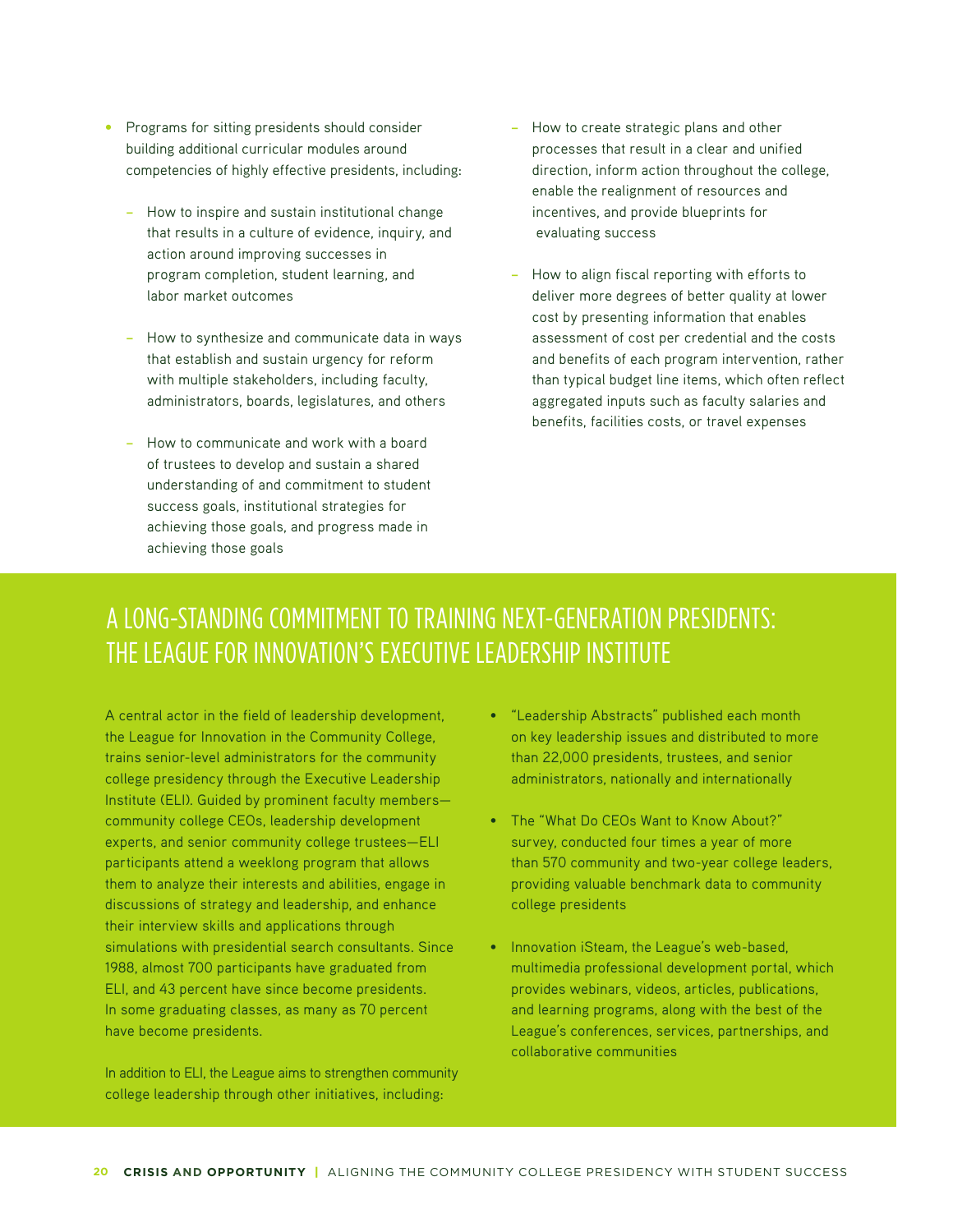- **•** All education and training programs should review the content of their courses and modules and look for opportunities to infuse a stronger and more explicit link between the skills and practices they teach and strategies for improving students' success in learning, graduating, and succeeding in the labor market. Regardless of their objectives or content, existing courses should be changed to more deliberately challenge existing practices and instill in future leaders the instinct to constantly ask, "How will this budget or enrollment plan, or proposed program, or board agenda—help our college improve student success?"
- Additional opportunities should be created for highly effective presidents to teach aspiring leaders strategies for improving student success and managing change. While experienced presidents already serve as instructors in many education and training programs, including those administered by AACC and the League for Innovation, students would benefit from even more hands-on engagement with those who have successfully advanced student access and success in the rapidly changing environments in which community colleges operate.

# HIRING PRACTICES

### **Overview of Recommendations:**

Trustees and others responsible for hiring presidents should take concrete steps to ensure that they balance the important qualities they now focus on—including fiscal management and strong communications abilities with three qualities of the most effective presidents that have sometimes been overlooked or undervalued: a personal commitment to improving student success; a willingness to take risks; and an ability to lead institutional change that results in high and continually improving levels of student success, including through the capacity to inspire, engage, and empower others to bring about and sustain that change. In addition, efforts should be made by governors, state departments, and systems to orient appointed trustees' thinking around student success and to inform voters who elect trustees about the qualities of exceptional leaders.

### **Recommended Actions:**

To increase alignment between the qualities of exceptional presidents and trustees' priorities in hiring:

- States and systems should establish programs for trustees as a group and for each individual board prior to beginning a presidential search that summarize common characteristics of effective presidents and make explicit the linkages between these traits and patterns of improvement in student outcomes.
- Governors and others who appoint trustees and leaders of centralized systems should provide background material to new trustees and system leaders on the importance of ensuring that presidents have the full range of qualities needed to improve student success, making clear that student access and success are the highest priorities.
- Associations and other groups should develop tools and guidance for trustees and other hiring authorities to use as they engage in the hiring process, including:
	- − An assessment tool to evaluate candidates against the core qualities and competencies of presidents who have achieved high levels of student success
	- Sample questions for candidates that align with each of the critical attributes and actions of exceptional presidents
	- Model job descriptions that emphasize the qualities of highly effective presidents
	- − A protocol for evaluating candidates' records of success, including recommended processes and sample questions to be used during reference checks that could provide information on whether a candidate possesses important characteristics and competencies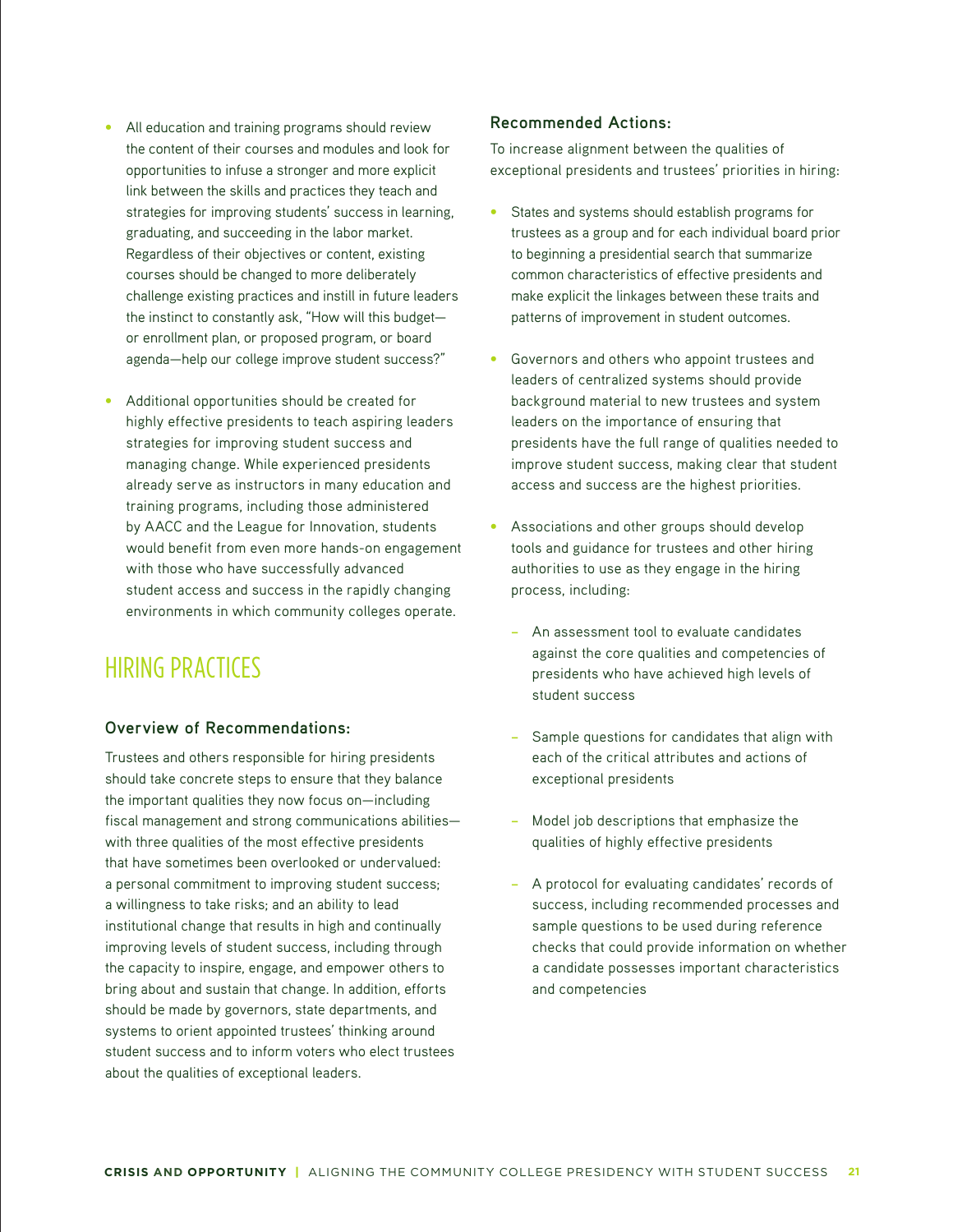- − A best-practice process for engaging board members and members of the search committee in a dialog at the outset of the hiring process that identifies what qualities and competencies the next president needs to substantially improve student success
- **•** Associations and other groups should develop tools and guides for voters to enable them to better understand the connection between the qualities of exceptional trustees and the recruitment, hiring, and retention of highly effective presidents.

# A PROMISING STRATEGY FOR ADVANCING TRUSTEE UNDERSTANDING: THE GOVERNANCE INSTITUTE FOR STUDENT SUCCESS

For community colleges nationwide to improve, more boards of trustees will need to carry out their responsibilities, including presidential hiring decisions, with a greater focus on student success objectives. In some cases, though, trustees may not have spent significant time understanding data on degree completion and other measures of student success or considering what they can do to support and monitor the efforts of their institutions to improve student outcomes. A relatively new effort offers hope that more trustees will be given the time and space to do exactly that.

In partnership, the American Association of Community College Trustees and the University of Texas at Austin's Community College Leadership Program have established the Governance Institute for Student Success (GISS). The Institute provides focused training for trustees aimed at elevating their understanding of how governance coordinated between the board and the president can advance a culture of evidence and, ultimately, improve student completion of credentials with value in the labor market. The program features three components:

#### **Data review:**

Each governing board participates in a self-assessment process, reviewing longitudinal cohort data on areas such as course completion, persistence, and attainment.

#### **Initial convening:**

Community college trustees and presidents from across the state attend a two-day institute to share challenges they have faced and successes achieved, become familiar with tools and methodologies used to achieve student success goals, create opportunities for collaboration, and build awareness of student success data.

#### **Ongoing engagement:**

After the convening, additional training, tools, data, and online resources are provided to support leaders as they act to improve student success. For instance, the GISS website provides governing boards with questions to consider as they monitor their institutions' readiness to advance student success, strategic planning, implementation of student success initiatives, and data use.

The 23 community colleges in Ohio participated in a pilot of GISS in 2010. Since then, trustees and presidents from Texas and Washington have participated in the initiative, and the program has plans to expand significantly in the coming years, both initiating work in new states and deepening its engagement with trustees in states where GISS has already begun.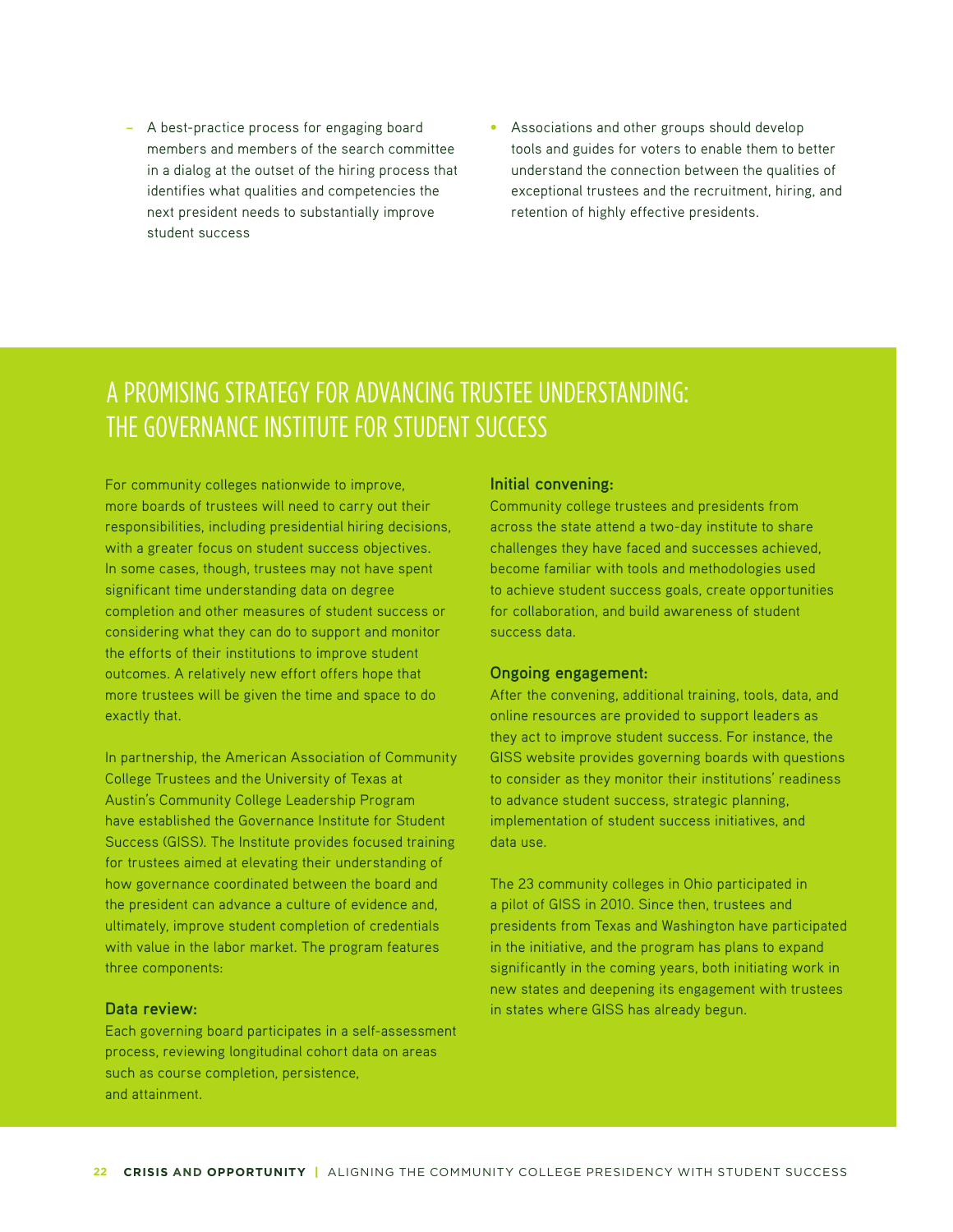# CONCLUSION

In 2001, former community college president George Vaughan suggested that the impending retirements of huge numbers of community college presidents would prove to be one of two things: a moment of crisis or an opportunity to develop a new generation of great leaders.18 With 500 new presidents expected to be hired in the next five years, the moment of crisis *and* opportunity Vaughan anticipated is now upon us.

With this report, we echo his call to use this moment as an opportunity to rethink and revitalize the development and hiring of community college leaders. Our research finds not only that there are lessons to be learned from presidents of institutions that help their students achieve great success, but also that there are specific actions through which those lessons can be applied and meaningful changes can be made.

Programs around the country that train future administrators are varied, robust, and vital to the success of those they educate. At the same time, changes in the environment and pending retirements

<sup>18</sup> Vaughan (2001).

challenge each of them to improve their curricula to instill an even stronger set of skills focused on student success. Similarly, boards of trustees hiring presidents possess a unique opportunity to ensure that even more community colleges can fulfill their potential and match the aspirations of their students, including the rapidly expanding number of low-income, first-generation, and minority students who seek educational opportunity in community colleges every year. To do so, trustees need guidance about those traits and attributes that matter most so they can ensure that future leaders are even more focused on, and capable of improving, student access and success.

Together, these two strategies are essential to strengthen community college leadership and, more importantly, student outcomes. A coherent, collaborative effort across those working in academic, policymaking, and advocacy organizations can ensure that in the next decade, many more of our nation's community colleges become institutions where high levels of success for students is both the vision and the reality.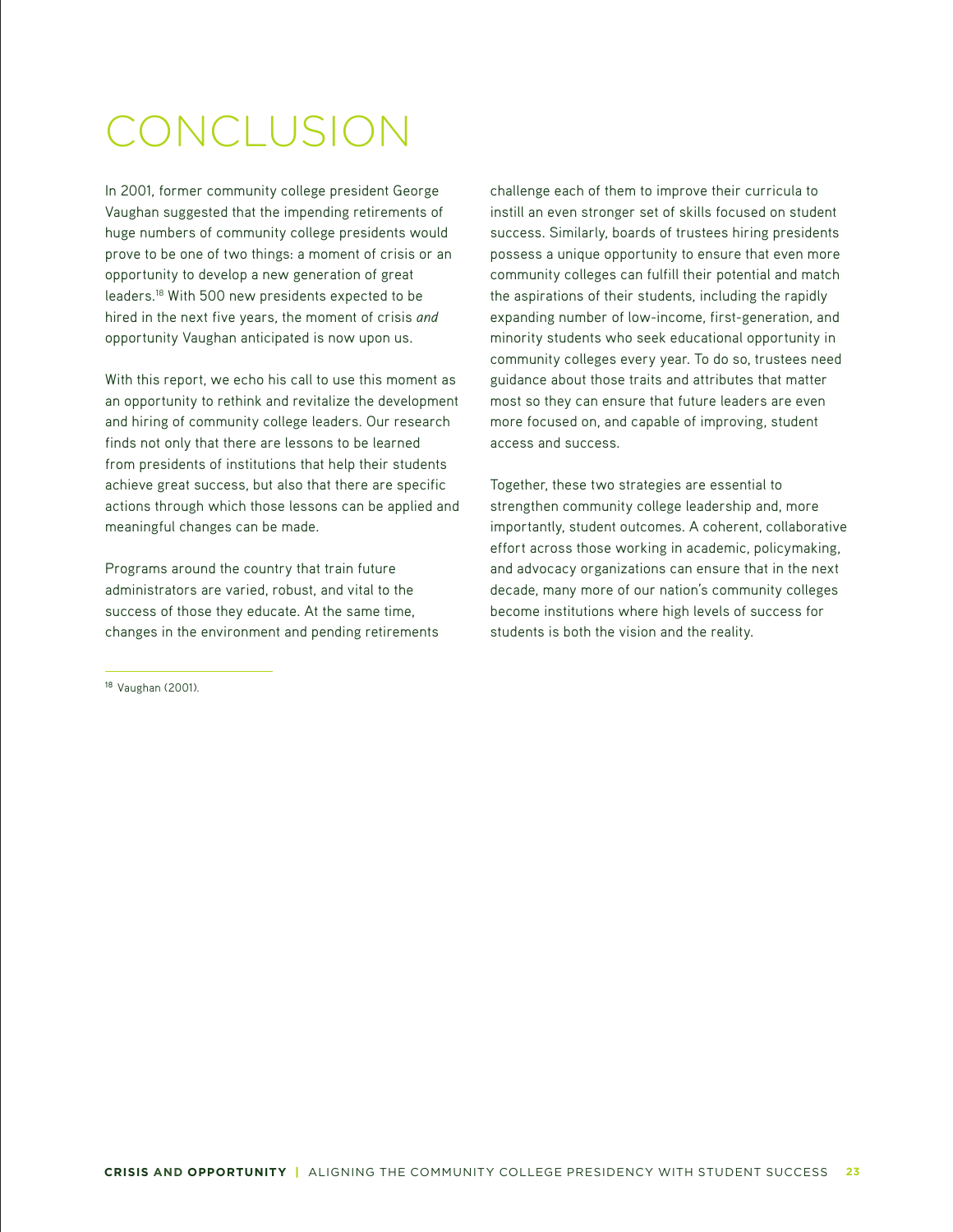# REFERENCES

**AMERICAN ASSOCIATION OF COMMUNITY COLLEGES (2005).** *Competencies for Community College Leaders.* Available at: http://www.aacc.nche.edu/Resources/competencies/Documents/compentenciesforleaders.pdf

**AMERICAN ASSOCIATION OF COMMUNITY COLLEGES (2012).** *Reclaiming the American Dream: Community colleges and the nation's future.* Available at: http://www.aacc.nche.edu/AboutCC/21stcenturyreport/index.html

**BAILEY, T., JEONG, D. W., & CHO, S.-W. (2008).** *Referral, enrollment, and completion in developmental education sequences in community colleges* (CCRC Working Paper No. 15). New York, NY: Columbia University, Teachers College, Community College Research Center.

**BOGGS, G. R. (2003).** Leadership context for the twenty- first century. *New Directions for Community Colleges*, 123, 15-25.

CARNEVALE, A. P., SMITH, N., & STROHL, J. (2010). *Help Wanted: Projections of jobs and education requirements through 2018*. Washington, DC: Georgetown University Center on Education and the Workforce. Available at: http://cew.georgetown.edu/jobs2018/

**THE COLLEGE BOARD (2011)**. *Trends in college pricing 2011*. Available at: http://trends.collegeboard.org/downloads/College\_Pricing\_2011.pdf

**COOPER, J. E., & PAGOTTO, L. (2003)**. Developing community college faculty as leaders. *New Directions for Community Colleges, 2003*(123), 27-37. doi:10.1002/cc.119

**ECKEL, P.D., COOK, B.J., & KING, J.E. (2009)**. *The CAO census: A national profile of chief academic officers.* Washington, DC: American Council on Education.

**HULL, J. R., & KEIM, M. C. (2007)**. Nature and status of community college leadership development programs. *Community College Journal of Research and Practice*, 31(9), 689-702.

**MCCARTHY, C. (2003)**. Learning on the job: Moving from faculty to administration. *New Directions for Community Colleges, 2003*(123), 39- 49. doi:10.1002/cc.120

**MCNAIR, D. E, DUREE, C. A., & EBBERS, L. (2011)**. If I knew then what I know now: Using the leadership competencies developed by the American Association of Community Colleges to prepare community college presidents. *Community College Review*, 39(1), 3-25.

**PHELAN, D. J. (2005)**. Crossing the generations: Learning to lead across the leadership life cycle. *Community College Journal of Research and Practice*, 29(9-10), 783-792.

**PILAND, W. E., & WOLF, D. B. (2003)**. In-house leadership development: Placing the colleges squarely in the middle. *New Directions for Community Colleges*, 2003(123), 93-99. doi:10.1002/cc.125

**REILLE, A., & KEZAR, A. (2010)**. Balancing the pros and cons of community college "grow-your-own" leadership programs. *Community College Review*, 38(1), 59-81.

**ROE, M. A., & BAKER, G. A. (1989)**. The development of community college leaders: A challenge for our future. *Community College Review*, 16(4), 5-16. doi:10.1177/009155218901600401

**TEKLE, RAHEL. (2012)**. *Compensation and Benefits of Community College CEOs: 2012* (Research Brief AACC-RB-2012-1). Washington, DC: American Association of Community Colleges. Available at: http://www.aacc.nche.edu/AboutCC/Trends/Documents/ CEOCompensationResearchBrief.pdf

**VAUGHAN, G. B. (2001)**. *Developing community college leaders for the future: Crisis or opportunity.* Unpublished paper available through ERIC, document #ED 457-873.

**VAUGHAN, G. B., & WEISMAN, I. M. (2003).** Leadership development: The role of the president-board team. *New Directions for Community Colleges*, 2003(123), 51-61. doi:10.1002/cc.121

**WALLIN, D. L. (2002)**. Professional development for presidents: A study of community and technical college presidents in three states. *Community College Review*, 30(2), 27-41. doi:10.1177/009155210203000202

**WEISMAN, I. M., & VAUGHAN, G. B. (2006)**. *The Community College Presidency: 2006.* Washington, DC: American Association of Community Colleges. Available at: http://www.aacc.nche.edu/Publications/Briefs/Pages/rb091420071.aspx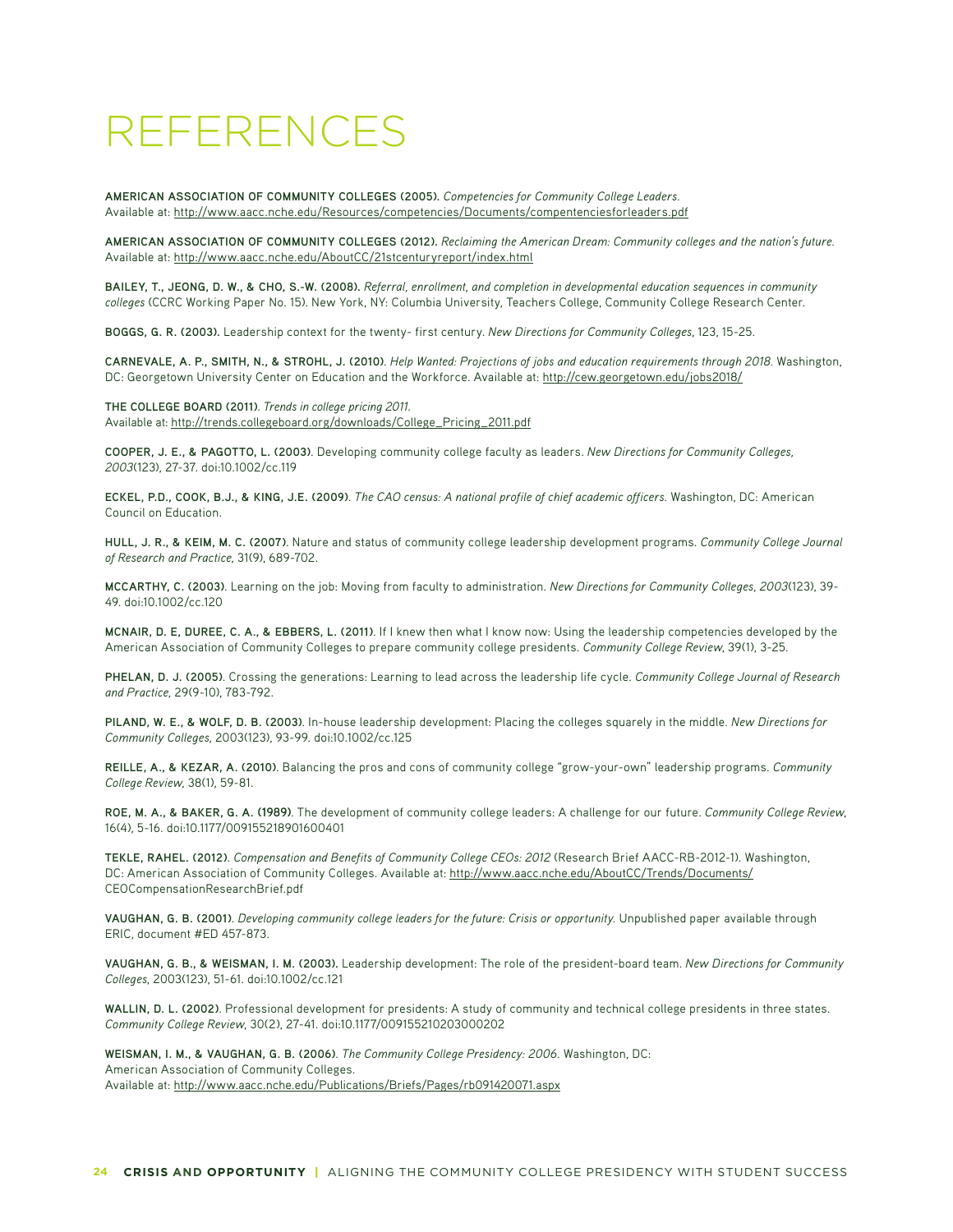# APPENDIX 1: COMPETENCIES COMMUNITY COLLEGE PRESIDENTS WILL NEED TO RESPOND TO CHANGE

| <b>FACTORS</b><br><b>DRIVING CHANGE</b>                                                           | REQUIRED STRENGTHS FOR COMMUNITY COLLEGE<br>PRESIDENTS IN THE FUTURE                                                                                                          |  |  |  |  |
|---------------------------------------------------------------------------------------------------|-------------------------------------------------------------------------------------------------------------------------------------------------------------------------------|--|--|--|--|
| Increasing political<br>pressure to be<br>accountable for<br>graduation rates<br>and productivity | Maintain collaborative nature of institution while accelerating and scaling reforms                                                                                           |  |  |  |  |
|                                                                                                   | Be able to translate broad external accountability measures into authentic internal<br>measures, so change is viewed as not being done "to us" but "by us"                    |  |  |  |  |
|                                                                                                   | Possess deep knowledge of student success data and initiatives to improve success                                                                                             |  |  |  |  |
|                                                                                                   | Change communications goals from those aimed at proving value by citing the number of<br>students served (and other inputs) to evidence-based recitation of outcomes achieved |  |  |  |  |
|                                                                                                   | Commit to and be skilled at reallocating resources to student success                                                                                                         |  |  |  |  |
|                                                                                                   | Hire people with the commitment and know-how to improve student outcomes                                                                                                      |  |  |  |  |
|                                                                                                   | Focus on revamping developmental education, including devising better systems for<br>assessing the abilities of incoming students                                             |  |  |  |  |
| <b>Decreasing state</b><br>appropriations<br>for public<br>higher education                       | Be entrepreneurial in raising revenue; creatively using assets of land, equipment, and<br>resources; raising grant-funding; and attracting fee-for-service                    |  |  |  |  |
|                                                                                                   | Increase productivity by producing more graduates, more quickly, at less cost                                                                                                 |  |  |  |  |
|                                                                                                   | Possess greater financial expertise to manage tighter budgets                                                                                                                 |  |  |  |  |
|                                                                                                   | Better develop and engage growing number of part-time faculty                                                                                                                 |  |  |  |  |
| <b>Rising public</b><br>frustration with rising<br>cost of college                                | Advocate for need-based scholarships                                                                                                                                          |  |  |  |  |
|                                                                                                   | Pay attention to public reaction to tuition increases and be prudent with respect to<br>increases in tuition                                                                  |  |  |  |  |
| Changing<br>demographics                                                                          | Work with community organizations to enroll and support diverse students                                                                                                      |  |  |  |  |
|                                                                                                   | Redouble commitment to access and speak publicly about its importance                                                                                                         |  |  |  |  |
| Increasing competition<br>from for-profit<br>colleges                                             | Quantify student success to prove value                                                                                                                                       |  |  |  |  |
|                                                                                                   | Better market success and value to prospective students and funders                                                                                                           |  |  |  |  |
| Changing job skills<br>requirements and<br>increasing demand for<br>targeted training             | Communicate with employers to better understand their needs and coming changes                                                                                                |  |  |  |  |
|                                                                                                   | Better assess whether students are graduating with relevant job skills                                                                                                        |  |  |  |  |
|                                                                                                   | Make job placement as important as graduation in terms of accountability                                                                                                      |  |  |  |  |
| Advances in<br>technology                                                                         | Stay on top of substantive developments in learning-related technology                                                                                                        |  |  |  |  |
|                                                                                                   | Understand and discuss implications for changing role of faculty                                                                                                              |  |  |  |  |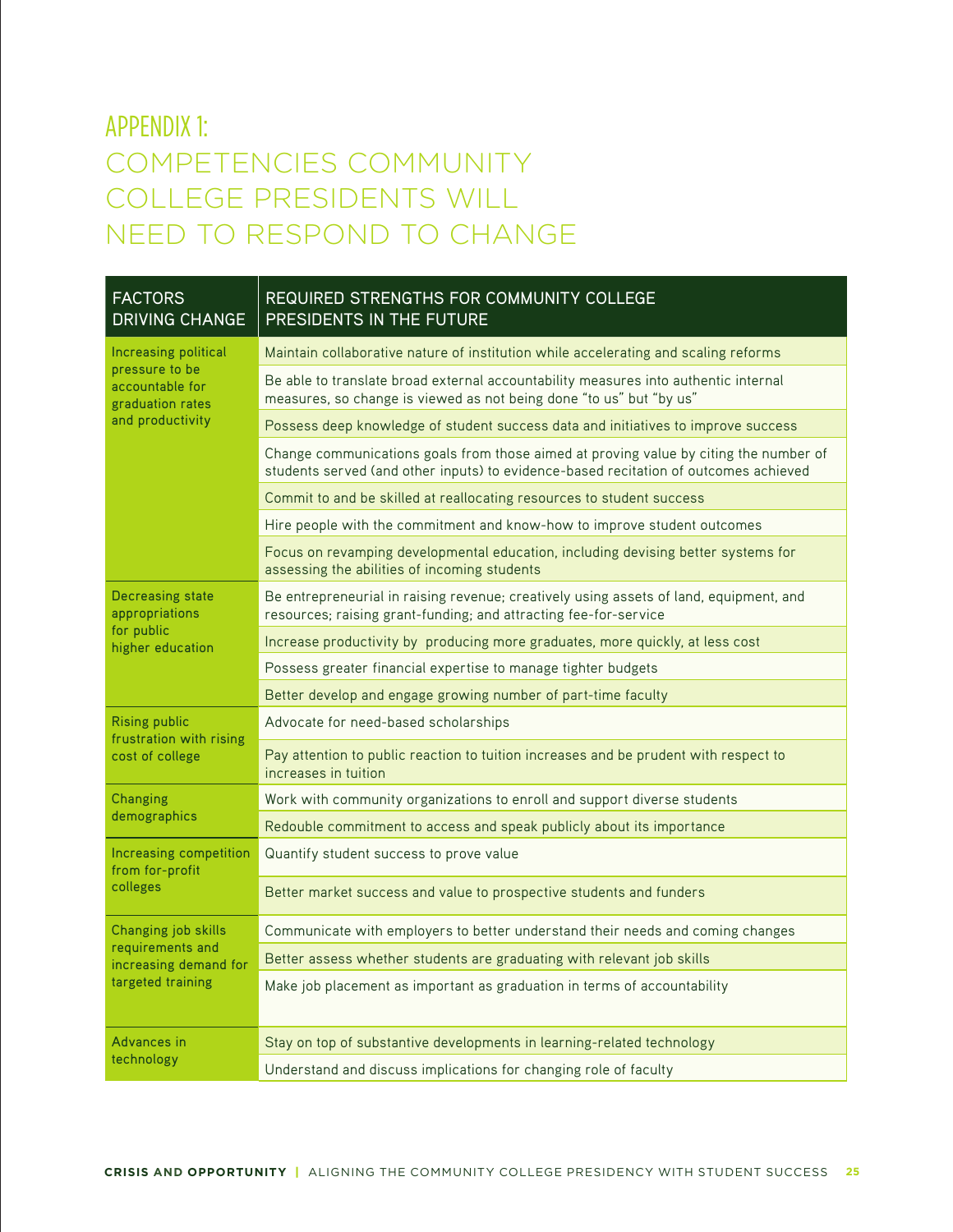# APPENDIX 2: COMMUNITY COLLEGE PRESIDENTIAL HIRING AUTHORITY, BY STATE

#### NUMBER OF COMMUNITY COLLEGE PRESIDENTS HIRED BY:

| <b>PUBLICLY ELECTED TRUSTEES</b> |                 | <b>APPOINTED TRUSTEES</b> |                | <b>CENTRALIZED SYSTEMS</b> |                |
|----------------------------------|-----------------|---------------------------|----------------|----------------------------|----------------|
| ARIZONA                          | 19              | DISTRICT OF COLUMBIA      | $\mathbf{1}$   | <b>ALABAMA</b>             | 25             |
| ARKANSAS                         | 22              | <b>FLORIDA</b>            | 28             | <b>ARKANSAS</b>            | 11             |
| <b>CALIFORNIA</b>                | 112             | <b>ILLINOIS</b>           | $\overline{7}$ | <b>COLORADO</b>            | 14             |
| COLORADO                         | 1               | LOUISIANA                 | $\mathcal{P}$  | <b>CONNECTICUT</b>         | 12             |
| <b>IDAHO</b>                     | 4               | <b>MARYLAND</b>           | 16             | <b>DELAWARE</b>            | $\overline{1}$ |
| <b>ILLINOIS</b>                  | 41              | <b>MASSACHUSETTS</b>      | 1              | <b>GEORGIA</b>             | 37             |
| <b>IOWA</b>                      | 15              | <b>MISSOURI</b>           | 2              | <b>HAWAII</b>              | $\overline{7}$ |
| <b>KANSAS</b>                    | 25              | <b>NEW JERSEY</b>         | 19             | <b>INDIANA</b>             | 15             |
| <b>MICHIGAN</b>                  | 28              | <b>NEW MEXICO</b>         | 10             | <b>KENTUCKY</b>            | 16             |
| <b>MISSISSIPPI</b>               | 15              | <b>NEW YORK</b>           | 35             | LOUISIANA                  | 14             |
| <b>MISSOURI</b>                  | 12              | <b>OHIO</b>               | 36             | <b>MAINE</b>               | $\overline{7}$ |
| <b>NEBRASKA</b>                  | 7               | OKLAHOMA                  | 14             | <b>MASSACHUSETTS</b>       | 15             |
| <b>NEW MEXICO</b>                | 10 <sup>°</sup> | PENNSYLVANIA              | 16             | <b>MINNESOTA</b>           | 29             |
| OREGON                           | 17              | SOUTH CAROLINA            | 20             | <b>MONTANA</b>             | 3              |
| <b>SOUTH DAKOTA</b>              | 4               | <b>TEXAS</b>              | 6              | <b>NEVADA</b>              | 4              |
| <b>TEXAS</b>                     | 59              | <b>VIRGINIA</b>           | 1              | <b>NEW HAMPSHIRE</b>       | $\overline{7}$ |
| <b>WYOMING</b>                   | $\overline{7}$  | WASHINGTON                | 34             | <b>NORTH CAROLINA</b>      | 58             |
| <b>17 STATE TOTAL</b>            | 398             | <b>WEST VIRGINIA</b>      | 11             | NORTH DAKOTA               | 5              |
|                                  |                 | <b>WISCONSIN</b>          | 30             | RHODE ISLAND               | $\mathbf{1}$   |
|                                  |                 | <b>19 STATE TOTAL</b>     | 298            | <b>TENNESSEE</b>           | 13             |
|                                  |                 |                           |                | <b>UTAH</b>                | 6              |

NOTE: Eight states in this chart appear more than once because each state uses more than one method to appoint presidents within its community college system VERMONT 1

VIRGINIA 23 **23 STATE TOTAL 324**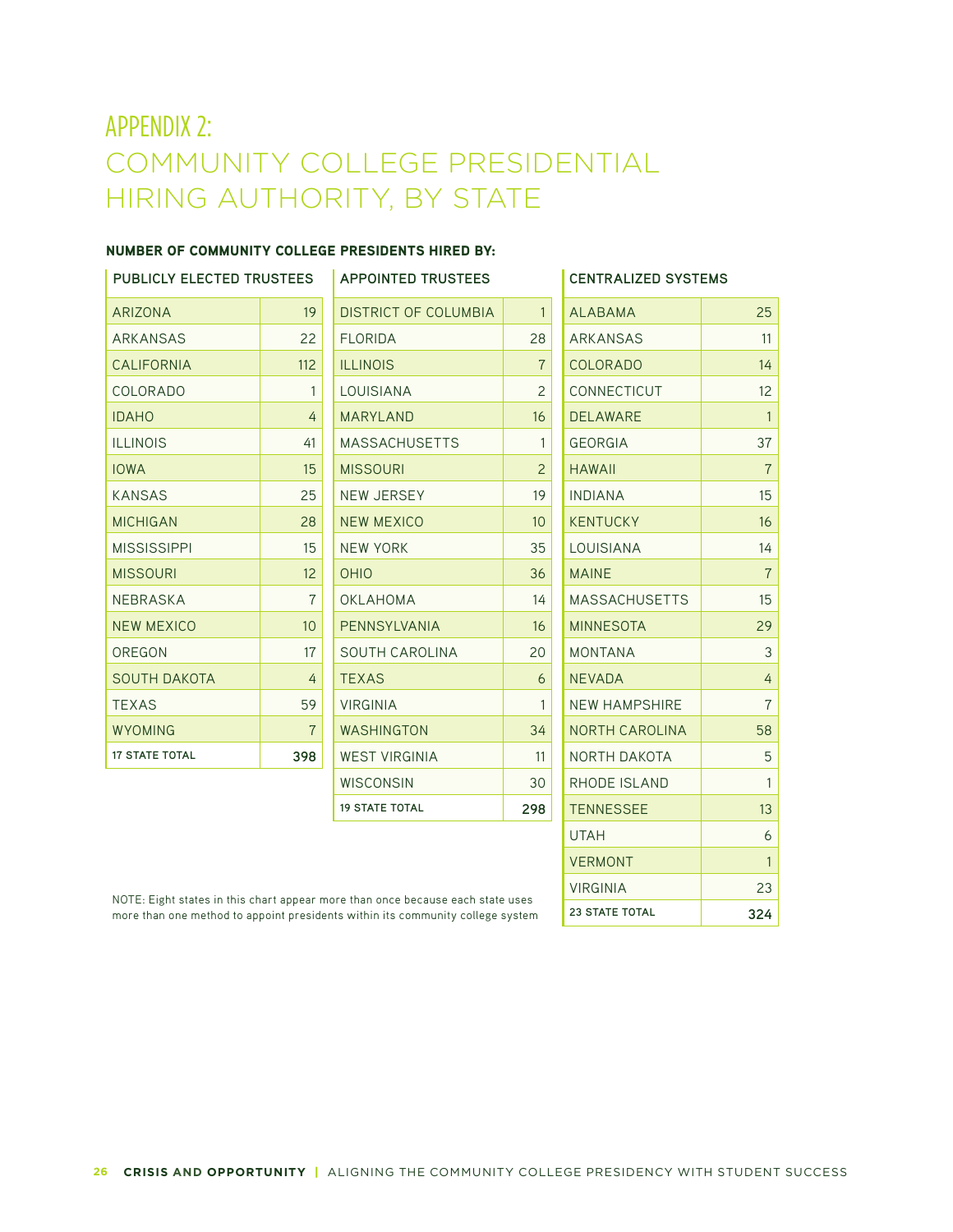# APPENDIX 3: METHODOLOGY

The Aspen Institute and Achieving the Dream conducted original research on the community college presidency between January and June 2012, exploring three core questions:

- 1. What are the common actions taken by and attributes of community college presidents who have led institutions with high or significantly improving levels of student success?
- **2**. What qualities do trustees value most in community college presidential candidates?
- **3**. Which skills do education and training programs for future and sitting community college presidents emphasize most in their curricula?

Several methods were used in the research, with interviews serving as the primary methodology for gathering data on the first two questions, and a curriculum review as the primary method to answer the third.

# ATTRIBUTES AND ACTIONS OF EXCEPTIONAL COMMUNITY COLLEGE PRESIDENTS

In the first phase of our research, we sought to gather information about the attributes and actions of presidents whose community colleges had achieved high and/or significantly improving levels of student outcomes. Our inquiry rested on the assumption drawn from substantial experience leaders within the organizations partnering to produce this report have had with community colleges—that community colleges achieving strong and improving student outcomes are led by highly effective presidents.

#### **Identifying Interviewees.**

To gather data, we conducted structured interviews with leading college presidents and experts in community college leadership and change management.

Specifically, we interviewed 14 current community college presidents who are part of the Achieving the Dream (ATD) Leader College network and/or whose institutions placed in the top five in the Aspen Prize for Community College Excellence competition, and nine experts who have worked with multiple community colleges on improving student success.

- ATD Leader Colleges have shown three or more years of sustained improvement in student success and have demonstrated commitment to and made progress on the five principles of Achieving the Dream: committed leadership, use of evidence to improve programs and services, broad engagement, systemic institutional improvement, and equity. Among the Leader Colleges, the ten presidents chosen for interviews led institutions that had seen the most improvement in retention and completion.
- **•** The institutions that placed in the top five in the Aspen Prize for Community College Excellence demonstrated exceptional or significantly improving student outcomes. Specifically, the prize is a yearlong, three-phase process that gathers and factors into the decision-making process quantitative and qualitative information in four areas of student success: learning outcomes, graduation and transfer, graduates' labor market success, and minority and low-income student success.
- To identify experts, we surveyed six recognized experts in community college operations and leadership, asking for recommendations of people who were both committed to student success and would have knowledge about the specific traits of multiple community college presidents, some of whom have who have led successful efforts to improve student outcomes. From the 16 names recommended by multiple individuals, nine were chosen to reflect the diversity of community colleges and community college leaders.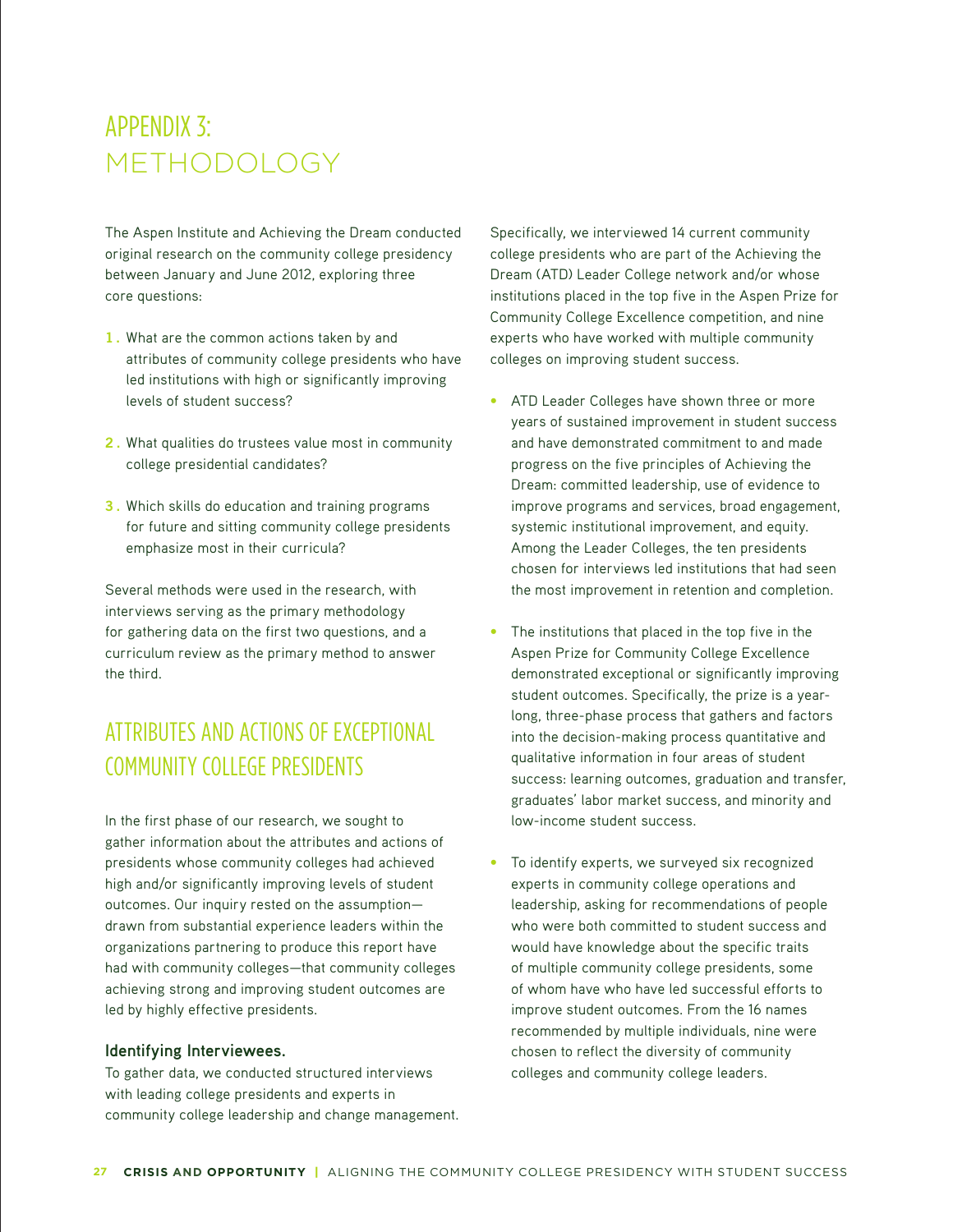#### **Gathering and Analyzing Data.**

We began our research by conducting an exhaustive literature review on community college leadership, and then developed a protocol of questions that included open-ended questions about the qualities of effective leaders and queries in specific areas the literature identified as critical in leadership: building and maintaining a culture and vision around student success, leading change aimed at student success, managing staff and others to improve student outcomes, building strong external partnerships, identifying future trends that will impact community college, being able to make effective decisions and manage risk, and managing time well. Using this protocol, two researchers conducted 90-minute structured interviews with each of the 23 individuals identified. The researchers then summarized each interview in approximately six pages. Responses were then coded in a spreadsheet and a draft summary prepared.

#### **Focus Groups of Leading College Presidents.**

A summary of the research was distributed to approximately 40 current and former presidents who are either ATD Leader College presidents, Aspen Prize finalist presidents, or both. They met to discuss their perceptions of the interview findings at two focus groups during the ATD Dream Institute in February 2012 and at a meeting of presidents (along with several funders and other community college experts) at the Aspen Institute in September 2012. While no changes were made to the coded responses based on these meetings, language in the final report reflects the interpretation and emphases of the findings expressed in these meetings.

# WHAT TRUSTEES VALUE IN THE HIRING PROCESS

In the second phase of research, we sought to identify the characteristics most valued by trustees in the hiring process so that we could compare their orientation to areas that college presidents and experts in community college success identified as the most important for being an effective president.

#### **Identifying Interviewees.**

To gather data about the characteristics that trustees commonly value most when hiring community college presidents as well as those characteristics commonly overlooked and underappreciated, we interviewed eight search consultants, who collectively have led hundreds of community college presidential searches over the past 20 years. We selected the consultants by asking six community college experts to recommend the leading community college presidential recruiters. We interviewed the eight most commonly recommended.

#### **Gathering and Analyzing Data.**

With each of the eight search consultants, two researchers conducted 60-minute structured interviews, posing three core questions:

- What three to five characteristics do trustees commonly value most among presidential candidates during the hiring process?
- What one to three characteristics do trustees most commonly overvalue during the search process? Those are characteristics highly valued by trustees but not tied to a candidate's ability to lead an institution to high and improving levels of student success.
- What one to three characteristics do trustees most commonly undervalue during the search process? Those are characteristics important to a candidate's ability to lead institutions to high and improving levels of student success but are given relatively little weight during the search process.

In addition, our interviews included questions about the common process for conducting searches, the role of faculty in the search process, and how different contexts affect hiring decisions. As with the first stage of our research, responses were coded in a spreadsheet and a draft summary prepared.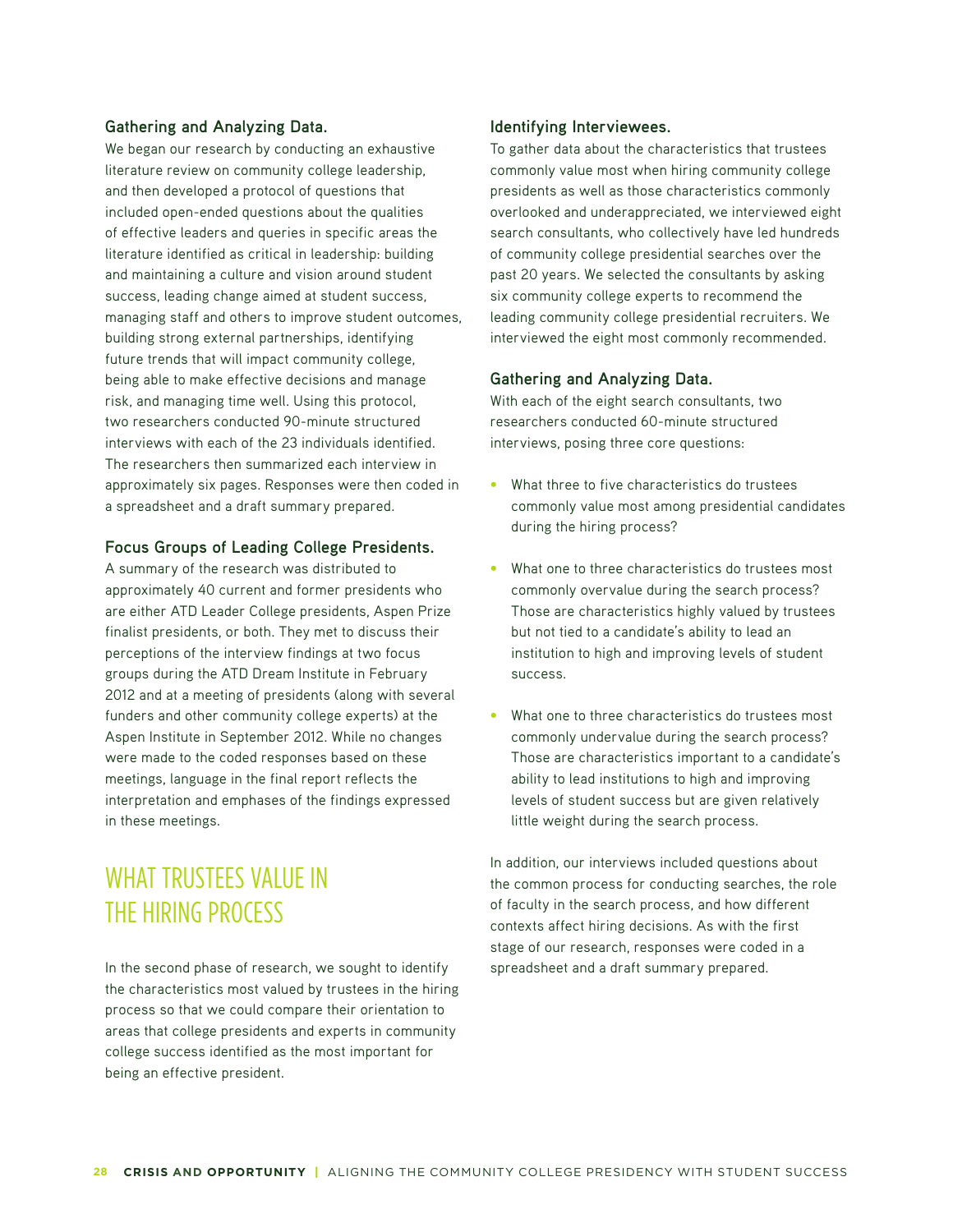# WHAT LEADERSHIP PROGRAMS TEACH PRESIDENTS

In the last phase of research, we sought to assess the competencies that doctoral and executive education programs designed to prepare community college presidents focused on most, so we could compare those to areas that college presidents and experts in community college success identified as the most important for being an effective president.

To find information about which topics programs preparing community college presidents emphasize, we examined the course offerings of six executive education programs (ranging from two to five days) and ten (mostly part-time) doctoral programs—six EdD programs, three PhD programs, and one doctor of management program). Though continuing education and traditional academic training target different kinds of audiences, and the depth of education in these types of programs differ, they collectively represent the bulk of education available to existing and future college presidents. We included both in our analysis to paint the most comprehensive picture of the types of topics community college leadership programs offer.

#### **Identifying Programs for Review.**

To find a list of programs to analyze, we contacted five recognized experts in community college leadership and education and asked for recommendations for the programs that served significant numbers of students and had strong reputations. We then contacted the 16

programs recommended and requested information about their course offerings. For 10 of these 16 programs, only the title of the course was made available for analysis. For the other six, we were able to examine course descriptions as well.

#### **Gathering and Analyzing Data.**

We considered each course title and, where available, the course description. We did not collect significant information – or analyze the limited information gathered – about individual course assignments. We categorized the 244 courses into 20 topic areas by predominant subject. An additional 18 course titles were too ambiguous to categorize or did not fit into one of the categories. We then grouped the 20 topic areas according to whether they focused on topics related to internal college operations (such as budgeting, strategic planning, and assessing the effectiveness of internal programs) or external affairs (such as fundraising, building relationships with legislators, and working corporations or other educational institutions). A few of our topics were broad enough that they applied both to internal and external elements of the college (such as leadership skills, legal issues, and ethics).

After grouping the topic areas, we analyzed the curricula in two parts. First, we analyzed the course topics offered by most programs in terms of what our experts said was important. Second, we examined the skills and qualities our experts identified as most important and then looked at the course curricula to see to what degree these were emphasized.